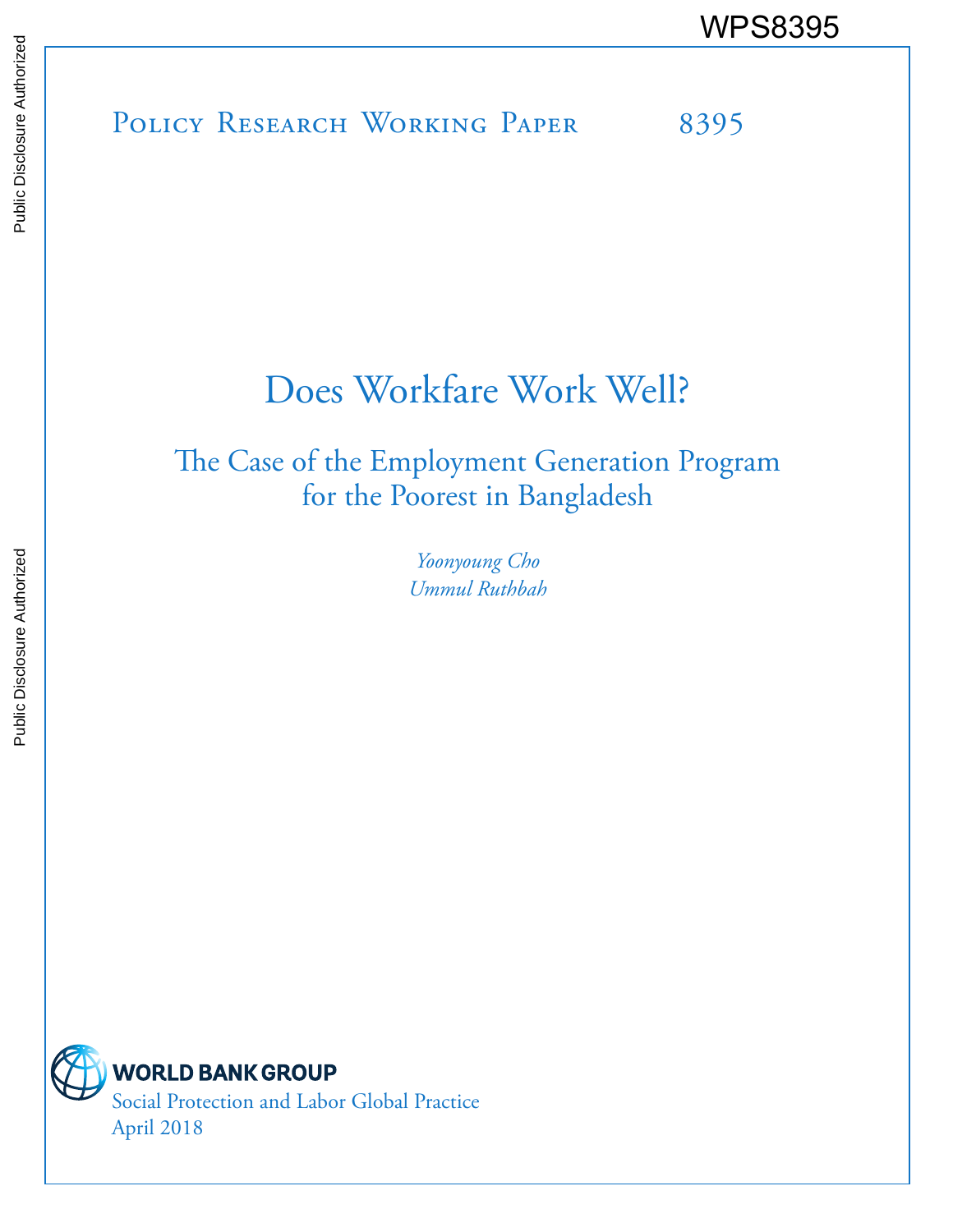# **Abstract**

Evidence on the effectiveness of workfare as an anti-poverty program in developing countries is weak compared with the relatively well-established role of public works during economic crisis as a social safety net. This paper contributes to evidence building by examining the impact of a large-scale workfare program in Bangladesh, the Employment Generation Program for the Poorest. Taking advantage of the program's distinguishable feature of direct wage transfer to a person's bank account, the paper uses accessibility to local banks as an instrumental variable to identify the program's impacts on rural social assistance beneficiaries. Based on locality-by-time fixed effects models over two rounds of locality panel data, the analysis finds that the Employment Generation Program for

the Poorest has contributed to increasing overall household consumption and reducing outstanding loans. In particular, expenditures on quality food and health care have significantly increased, which likely helps individuals continue to engage in income-generating activities in the labor market. However, the implementation costs and poor quality of public assets built through work projects could potentially undermine the program's efficiency. Moreover, further evidence is required on the impacts of work experience through workfare on subsequent labor market outcomes and the value of public assets, to assess the program's effectiveness compared with administratively simpler alternative instruments such as unconditional cash transfers.

*The Policy Research Working Paper Series disseminates the findings of work in progress to encourage the exchange of ideas about development*  issues. An objective of the series is to get the findings out quickly, even if the presentations are less than fully polished. The papers carry the *names of the authors and should be cited accordingly. The findings, interpretations, and conclusions expressed in this paper are entirely those of the authors. They do not necessarily represent the views of the International Bank for Reconstruction and Development/World Bank and its affiliated organizations, or those of the Executive Directors of the World Bank or the governments they represent.*

This paper is a product of the Social Protection and Labor Global Practice. It is part of a larger effort by the World Bank to provide open access to its research and make a contribution to development policy discussions around the world. Policy Research Working Papers are also posted on the Web at http://econ.worldbank.org. The authors may be contacted at ycho1@worldbank.org.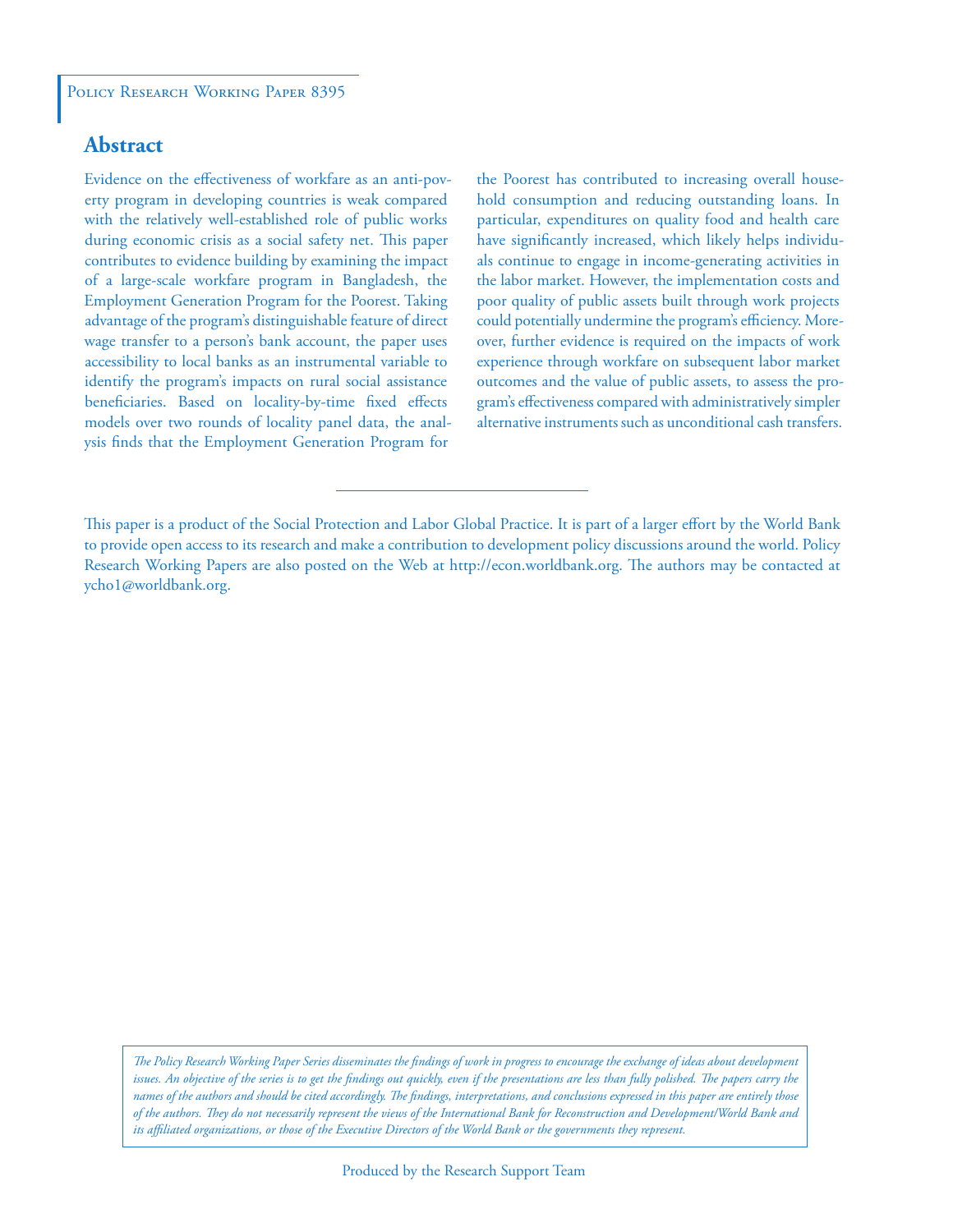# **Does Workfare Work Well? The Case of the Employment Generation Program for the Poorest in Bangladesh**

Yoonyoung Cho†

 Ummul Ruthbah‡ World Bank and IZA University of Dhaka

**Keywords**: Social assistance, workfare, public works, Bangladesh, poverty, consumption

**JEL codes**: I32, O12, I38, O20

 This paper has been prepared to assess the functioning of the Safety Net Systems for the Poor project supported by the World Bank. The study benefited from generous support by the Department for International Development (DFID) and Korea World Bank Partnership Facility (KWPF). The findings, interpretations, and conclusions expressed here are personal and should not be attributed to the World Bank, its management, its Executive Board of Directors, or any of its member countries. We thank Iffath Sharif, Aneeka Rahman, Ashiq Aziz, Upasana Khadka, Laurent Bossavie, Cem Mete, Dhushyanth Raju, Anastasiya Denisova, Ugo Gentilini, Thomas Bossuroy and seminar participants at the World Bank for their support, feedback, and insights.

<sup>†</sup> Corresponding author. Address: 1818 H St. NW, Washington, DC 20433, USA, phone: +1-202-458-7493, email: ycho1@worldbank.org

<sup>‡</sup> The University of Dhaka, email: *uhasanth@yahoo.com*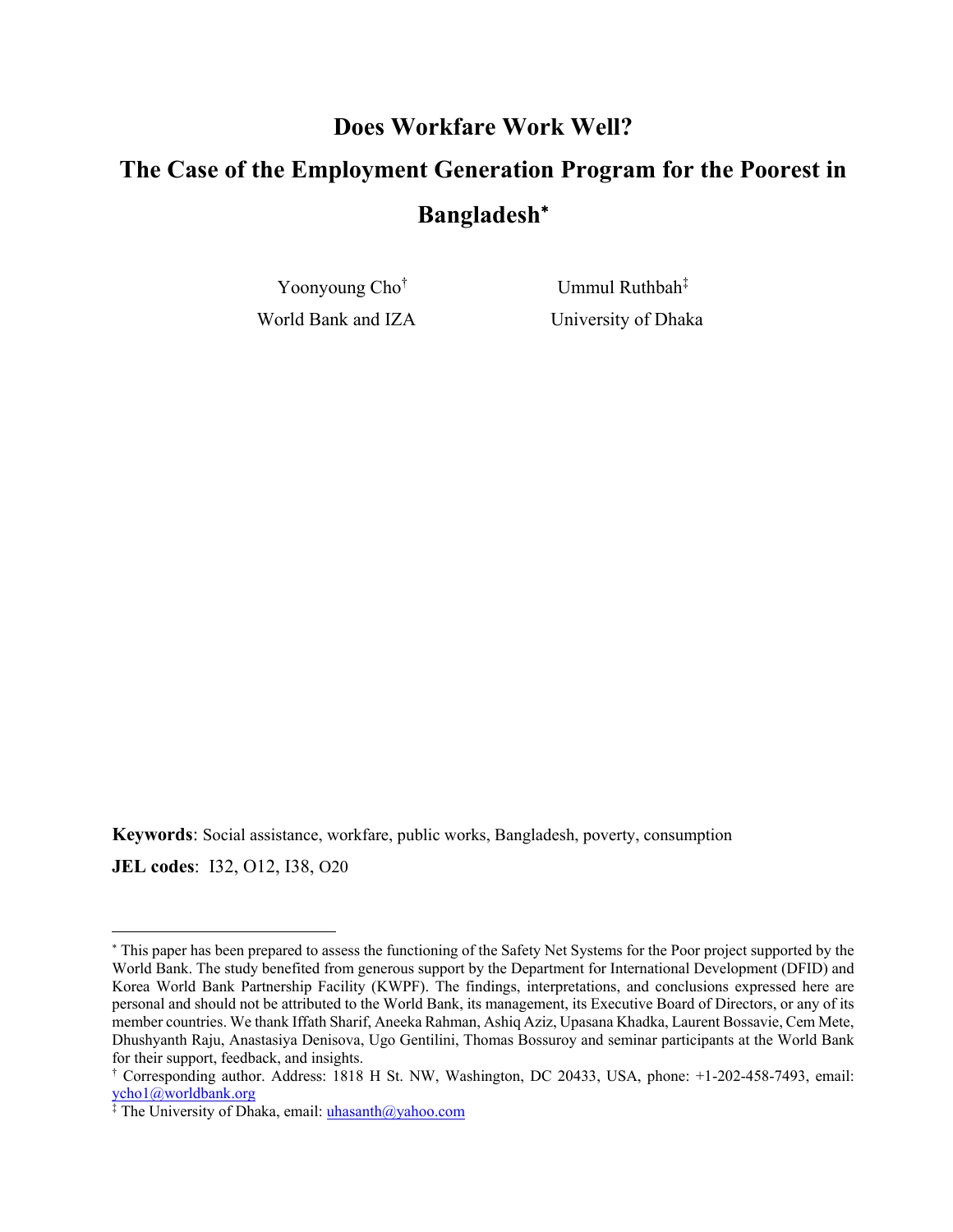## **1. Introduction**

 $\overline{a}$ 

Public works provide opportunities for short-term employment, particularly during economic shocks. The earnings (wages) from public works could increase household welfare and reduce poverty of those families with limited means of living during times of negative shocks. The selftargeted feature of public works, where those who are desperately in need of work self-select into the scheme that provides wages lower than a typical market rate with mostly menial jobs, is critical in the effectiveness of public works. It only attracts those lacking employment opportunities and encourages a return to regular work when help is no longer needed, thus reducing opportunity costs in the labor market and resolving the issue of identification of the deserving poor (Besley and Coate 1992). Public works played a positive role in the Republic of Korea during the 1998 Asian financial crisis; in Argentina, the Jefes program, implemented during the 2002 economic crisis is well recognized for mitigating the negative impacts of these crises (See Fallon and Lucas, 2002; Subbarao et al. 2012 for a literature review).

The use of public works is, however, beyond the time of crisis, and large-scale, labor-intensive workfare is a widely-utilized safety net in anti-poverty programs in developing countries. The World Bank (2015) states that about 94 of 157 developing countries implemented public works programs in 2014, many of which were financed by governments through development assistance. Whereas the impacts of public works are relatively well observed during economic crises, a knowledge gap exists pertaining to whether recurrent and perpetual workfare programs achieve their envisaged objectives with effectiveness.<sup>1</sup> Unlike public works during economic crises, many individuals can indeed anticipate the seasonality of the labor market and work schedules in recurrent workfare programs; thus, they may substitute existing labor opportunities with workfare, in which case the opportunity costs of the program can be large.

An important question to address is whether workfare programs can achieve their objectives. Moreover, do they achieve them in an efficient manner? Studies such as Berhane et al. (2014) assessed a large-scale public works program in Ethiopia and found a modest impact on outcomes such as food (in)security with little disincentive effects. Murgai et al. (2016), however, suggest that cost effectiveness of workfare schemes is not warranted despite excellent performance in targeting,

<sup>&</sup>lt;sup>1</sup> Bangladesh's Employment Generation Program for the Poorest, the workfare scheme studied in this paper, along with Ethiopia's Productive Safety Net Program and India's Mahatma Gandhi National Rural Employment Guarantee, are among the most well-known examples of workfare programs.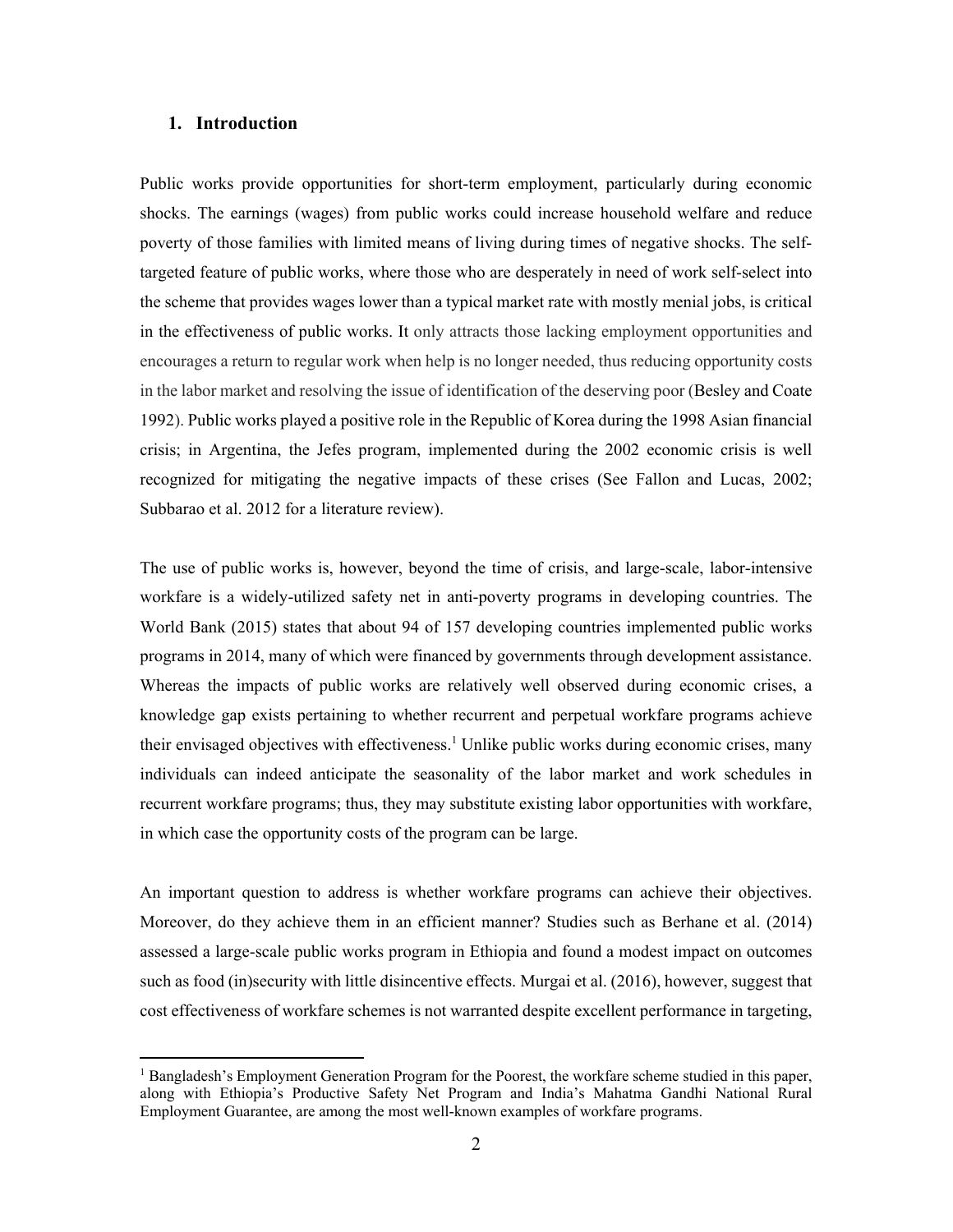because of the hidden costs of foregone earnings and implementation costs, based on the analysis of India's Employment Guarantee Scheme. The technical difficulty in addressing these questions lies in the absence of a counterfactual, because an individual may have worked in the local labor market had opportunities for workfare not existed.

This paper investigates the largest safety net program in Bangladesh, the Employment Generation Program for the Poorest (EGPP). Bangladesh has been implementing various safety net programs and more than 140 safety net programs operate particularly in poor rural areas (See World Bank, 2016). As these programs tend to have been introduced in response to crises and natural disasters over time, many of them are added to existing programs without a systematic process of targeting, identification, enrollment, or payment. The Ministry of Disaster Management and Relief (MoDMR) implements many of the large social assistance programs (food aid for humanitarian relief and workfare) which have long been operational in rural Bangladesh.<sup>2</sup> In 2009, in response to the global food crisis, the Ministry added a modern workfare program, EGPP, to its portfolio. Compared to other social assistance programs, EGPP is a modern system in that it has pre-determined cycles with work schedules with pre-determined rules including the number of days and wage rates, and cash payments are directly transferred to individual bank accounts.

To understand the impact of EGPP on poor households in rural areas, we acquired an administrative roster of households that have been receiving benefits from existing social assistance programs administered by MoDMR for the past 12 months. This is based on the observation that a large majority of EGPP beneficiaries have been already exposed to various social assistance programs that have been operating for a long time. The MoDMR roster revealed that a sub-sample of the beneficiaries of traditional social assistance programs have also participated in EGPP. Therefore, we examine the impact of EGPP participation among the beneficiaries of the traditional social assistance programs.

Given that EGPP participation is self-selected, we use an instrumental variable to identify the impacts of the program. Considering that the program's cash payment operates through bank accounts, we use accessibility to the closest bank in each *Union*<sup>3</sup> as an instrument. Our results suggest that EGPP helped households increase their overall consumption, mostly due to increases

<sup>&</sup>lt;sup>2</sup> Under this umbrella, there are two humanitarian aid programs, the Vulnerable Group Feeding and the Gratuitous Relief, and two public works programs: Test Relief and Food for Work.

<sup>&</sup>lt;sup>3</sup> Township. The smallest local administrative unit in rural Bangladesh.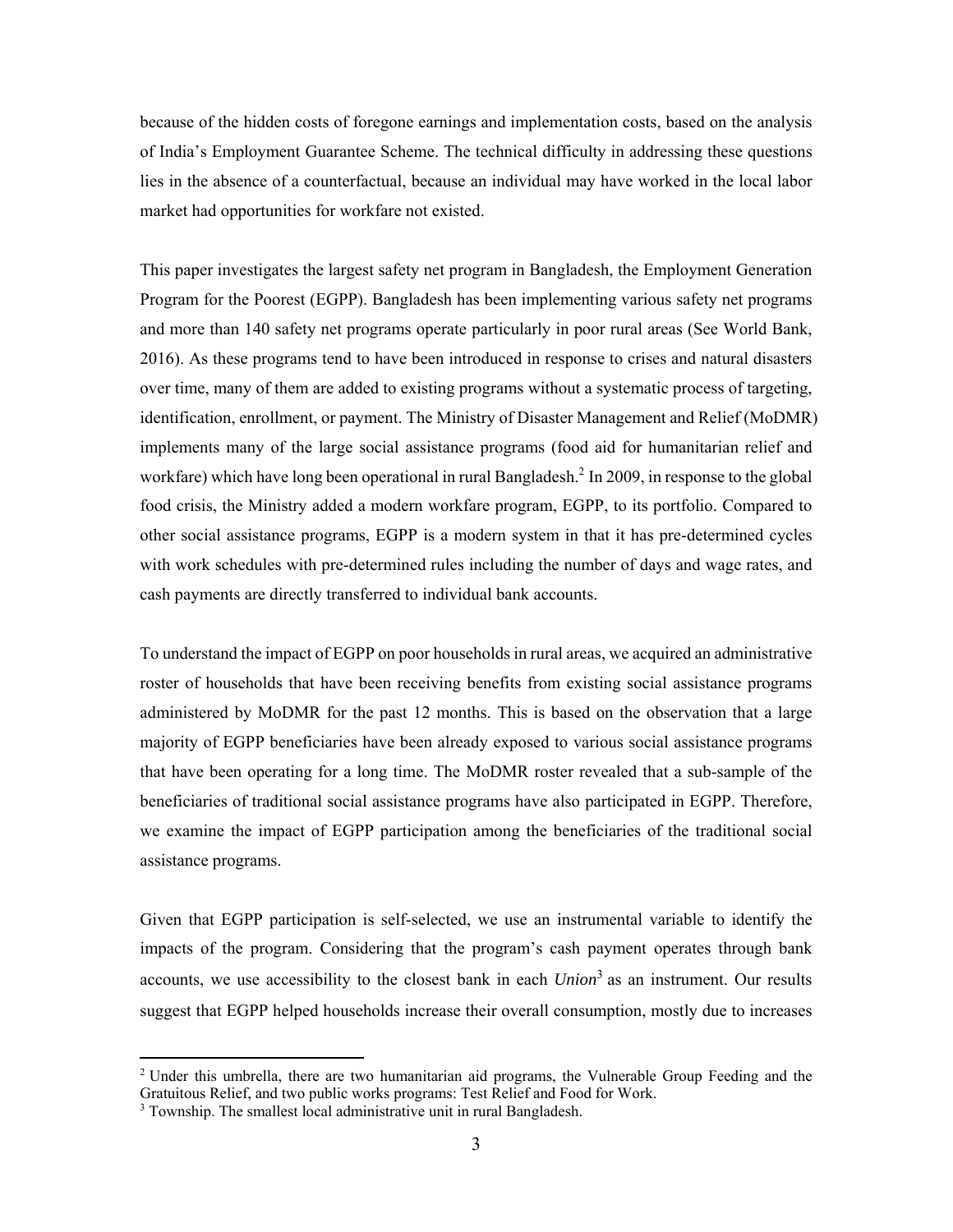in non-food consumption such as spending on health care. Although food consumption as a whole did not seem to increase due to EGPP participation, a significant reallocation of resources was observed shifting from lower to higher quality food products. Also, increases in expenditure for adults' health care were observed, suggesting that EGPP participation is significantly associated with human capital investment, especially among adults who would need to continue incomegenerating activities. Participation in EGPP was also correlated with household reduction in the amount of outstanding loans. The benefits of EGPP are estimated to be similar to the level of transfers made through the program, suggesting limited evidence of substitution of usual labor activities with EGPP. However, despite these positive outcomes, high implementation costs and poor quality of infrastructure produced through workfare may undermine the effectiveness of the program.

The rest of the paper is organized as follows. Section 2 briefly describes the five safety net programs under the MoDMR, which are among the largest initiatives in the country. Section 3 presents the sampling framework of the survey and the selection of the relevant sample for this analysis. Section 4 describes the lives of the poor households receiving benefits from the five social assistance programs. Section 5 presents the methodology for identifying the impact of EGPP participation on households' poverty and well-being and the results. Section 6 discusses the efficiency and performance of the programs. Finally, Section 7 presents our conclusions.

## **2. Bangladesh's Safety Net Programs**

 $\overline{a}$ 

Bangladesh has had a long history of a variety of social safety net programs to provide cash and inkind transfers to the poor. Expenditures for these programs have been growing steadily; the budget for fiscal year (FY) 2015–16 was up to almost 1.5 percent of the country's Gross Domestic Product  $(GDP)<sup>4</sup>$  While most of these programs are small – small benefit amounts targeted to very small groups of populations, the MoDMR operates five of the largest programs, which include EGPP in addition to its older programs such as Vulnerable Group Feeding (VGF), Gratuitous Relief (GR), Food for Work (FFW), and Test Relief (TR). Traditional programs were designed to mitigate the consequences of disasters such as floods, cyclones, and other natural calamities, and provide

<sup>4</sup> The social security budget increased from BDT 140 billion in FY 2008–09 to close to BDT 400 billion in FY 2015–16 according to the classification of the Ministry of Finance.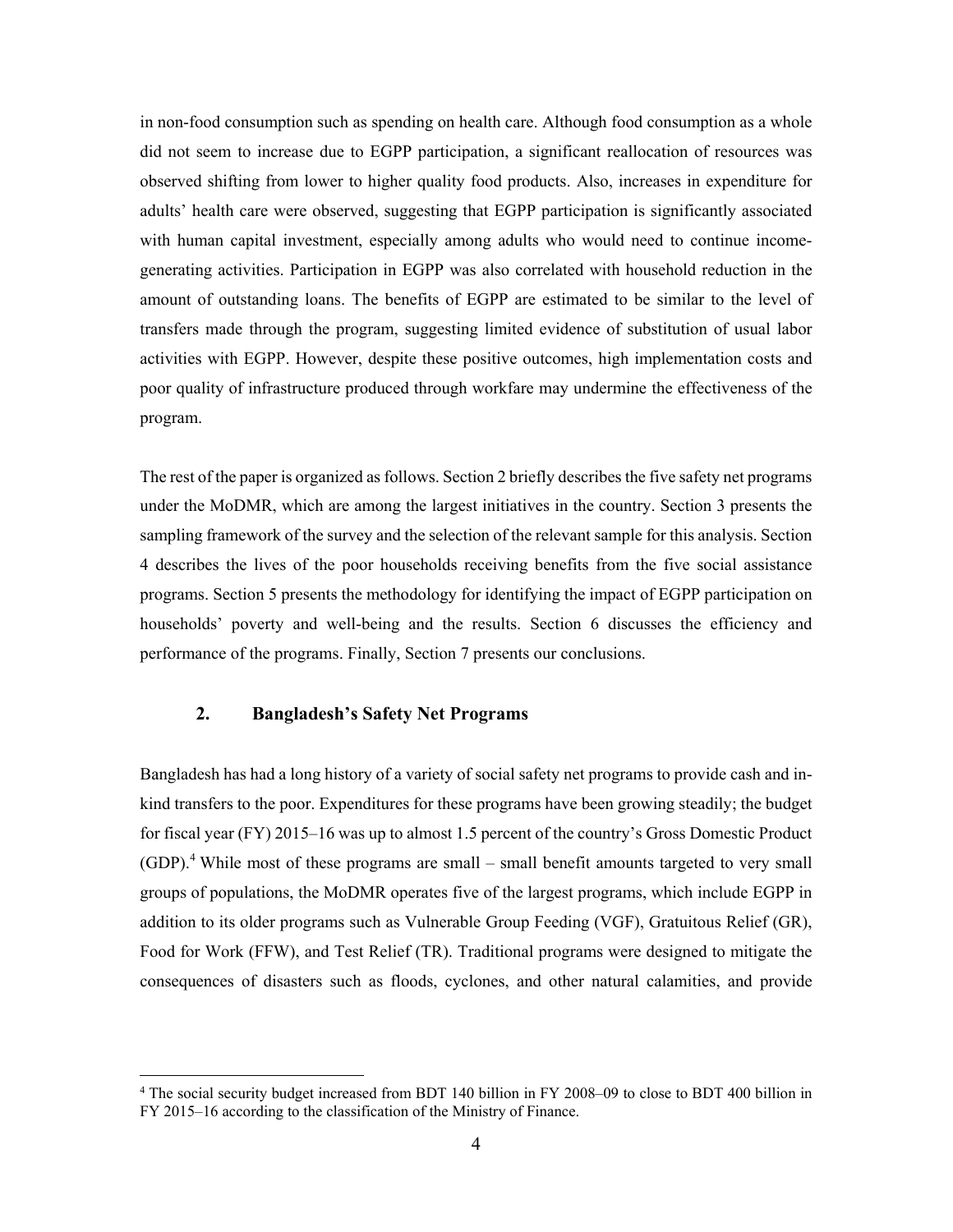selected poor households with rice, often combined with other in-kind transfers such as blankets.<sup>5</sup> They also provide work opportunities through constructing and repairing basic infrastructure for rural educational and public welfare institutions.

Selection criteria to qualify for support consider numerous factors, such as land ownership, assets, income, marital status, disability, and others. That is, households that qualify should have less than 0.5 acre of land, with no productive assets, and annual earnings of less than BDT 4,000 (approximately US\$50) with the head of household working as a day laborer. However, it is unclear how these criteria are verified and enforced. Because a straightforward application process does not exist, a local committee of elected officials selects participating households that are deemed the poorest, supposedly using the abovementioned criteria.

In addition to these existing programs, a largel-scale, modern workfare program, EGPP, was introduced.<sup>6</sup> The addition was justified and supported mainly due to the modern features of the program, which set it apart from the MoDMR's traditional safety net programs. First, it includes a clear and predictable work schedule with the objective of addressing seasonal poverty by providing short-term employment to agricultural laborers during the monga/lean periods (from October to December and from March to April). During the lean periods, a large segment of the rural population remains underemployed, mostly because of limited farm activities, and EGPP's community projects were anticipated to be implemented during these periods. Second, along with the clearer objective, a better administrative process with the pre-determined rules on targeting, project schedule, and wage rate, are put into practice. Each inidividual is required to undergo an application process (either by paper or verbal expression of interest that leads to paper application). Pro-poor targeting is enforced with more rigor as the eligibility criteria are simplified and enforced<sup>7</sup> as well as the workfare's self-targeting by low market rate.<sup>8</sup> Each beneficiary works for 40 days in each cycle up to two cycles for participation by the same indivdual in a given year and is paid BDT 200 (US\$2.50) for each day's work. Although the wage rate was considered to be lower than the

<sup>&</sup>lt;sup>5</sup> The price of rice fluctuates, but according to Food Price Monitoring and Analysis, 1kg of rice (Boro) costs about BDT 32; thus, the benefits of 10 to 20 kg of rice per month are equivalent to BDT 320 to 640 per month. <sup>6</sup> See Sharif and Ruthbah (2017) for a detailed discussion on the background and political economy of the introduction of EGPP.

<sup>&</sup>lt;sup>7</sup> The criteria state that a household cannot own more than 0.5 acre of land and the head of household must work as a day laborer. These two criteria were selected based on the finding of their close correlation with the poverty status of a household. See Sharif (2009).

<sup>&</sup>lt;sup>8</sup> The wage rate of EGPP (BDT 200 per day) is also lower than that of other traditional workfare programs (8 kg of rice, equivalent to BDT 256 per day).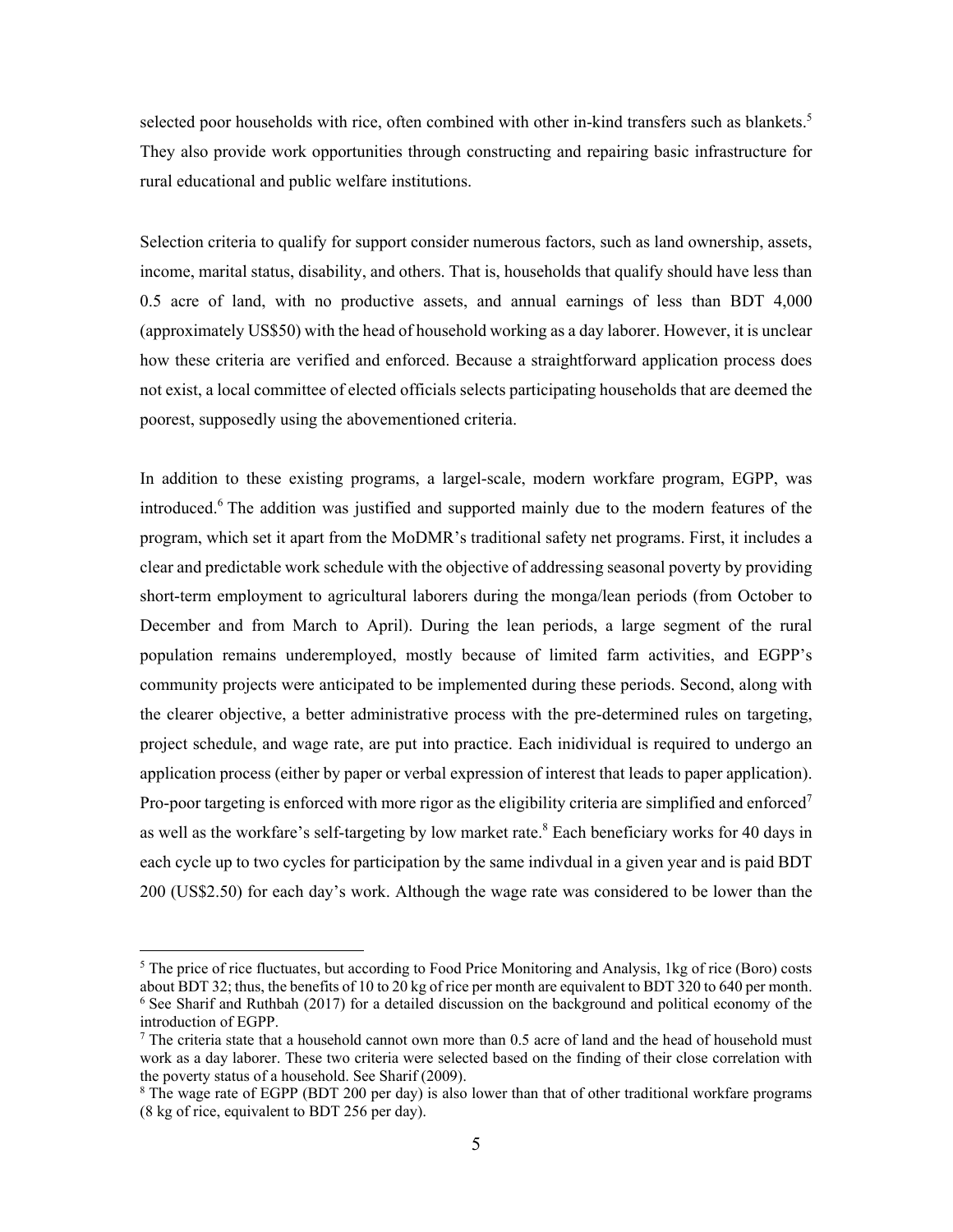market rate for effective targeting through self-selection, the overall level of benefits seems to be arguably generous considering that the minimum wage of the Ready Made Garment (RMG) sector, the country's relatively competitive sector, is at BDT 5,300 per month.<sup>9</sup> Third, EGPP requires at least 30 percent participation of women at *Union* level for gender empowerment. Providing women with employment opportunities where female labor force participation has been traditionally low is an important development and effort toward gender equity. Lastly and most importantly, payment is entirely in cash and transferred directly to the individual's bank account. This was expected to address program inefficiency including leakages and challenges of procuring and transporting food benefits, by ensuring accurate and timely transfers of benefits.

In Fiscal Year 2016, the annual budget of EGPP was about US\$ 100 million reaching close to one million individuals nationwide. Despite the size of the EGPP and prevalence of other social assistance programs in Bangladesh, few studies are available to assess the program impacts and effectiveness. The most relevant study to this paper is Sharif and Ruthbah (2017), which investigated the determinants of EGPP participation among poor households and estimated its impact on household expenditure during the earlier stage of EGPP from 2010 to 2012. The study found that participation in EGPP was significantly associated with the household head's political connection to local officials and influential people in villages, which highlights the need to ensure a transparent targeting and enrollment process. Building upon earlier studies, this paper focuses on evaluating the first-order impacts of EGPP on households' consumption using more recent data.

## **3. Data and Descriptive Analysis**

## **3.1 Data and summary statistics**

 $\overline{a}$ 

Our analysis is based on locality panel survey data collected at the household and locality levels, for which the sample was drawn from the MoDMR's nationwide beneficiary roster of the five social assistance programs described above. The first round was implemented in February and March 2015, and the second round during the same months in 2016, considering the seasonality of economic activities in rural Bangladesh. We use the main sample drawn from four traditional

<sup>9</sup> Currently, Bangladesh has not endorsed its national minimum wage policy. The discussed level of national minimum wage of BDT 1,500 per month is not an official figure but can be found from www.wageindicator.org. However, due to international pressure after high profile industrial accidents in the RMG sector (including the Rana Plaza factory building collapse), the sector increased its minimum wage to BDT 5,300 per month in 2013.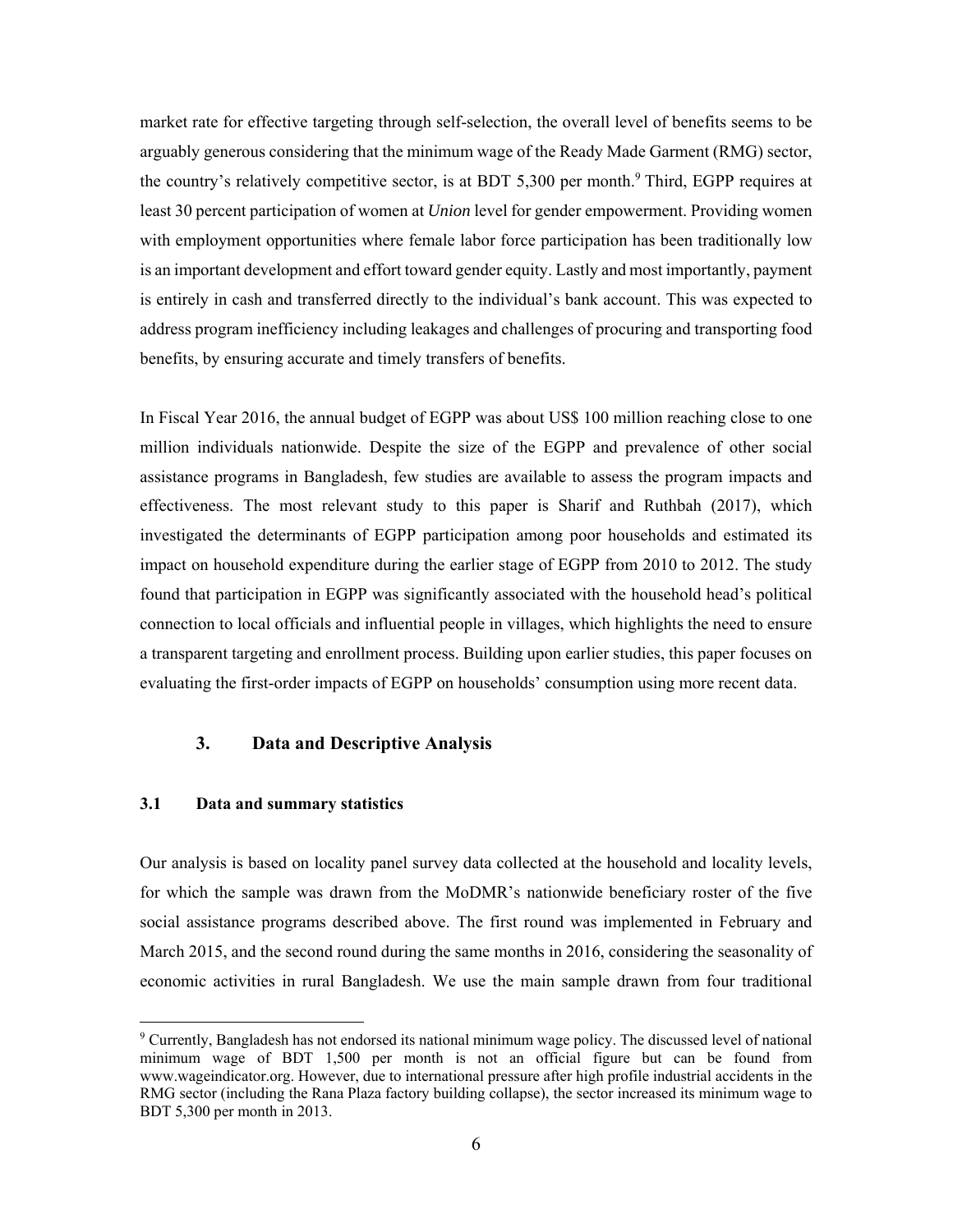programs to assess the impacts of EGPP on poor beneficiaries, while EGPP beneficiaries' sample data are also drawn to provide auxiliary information specific to the EGPP program.

The sampling design of the survey adopted a stratified approach in two stages. First, a number of *Unions* as a Primary Survey Unit (PSU) were selected with a probability proportional to the budget allocated to the particular *Upazila* (upper administrative unit above *Union*). The size of the budget was used as it reflects the *Upazila*'s 2010 poverty rates and number of the poor, and it is also directly associated with the number of beneficiaries in the *Upazila*. Fifty *Unions* (PSUs) were selected at the first stage. In the second stage, from the roster of beneficiaries of the selected *Unions*, we randomly drew a representative sample of beneficiary households — 40 households in each *Union*, which yields 2,000 households for the EGPP sample and 20 households in each *Union* for four other traditional safety net programs, which yields a total of 4,000 households in the sample (hereafter Main sample).

In the second round, we construct a PSU level panel, where the same PSU was maintained although different households in the PSU were included in the sample with an updated roster. Faced with challenges in the field in locating the households on the administrative roster in the same PSUs, a few had to be replaced with adjacent PSUs in the same *Upazila*. Keeping only the PSUs that appear in both rounds of surveys resulted in 10,792 (of 11,043) households being included in a balanced panel of 103 PSUs. Therefore, our data set consists of 6,812 households as the Main sample (3.5 percent attrition rate), supplemented by 3,979 EGPP households (0.6 percent attrition rate). The data contain very rich and detailed information on household characteristics including demographics, consumption, and savings and loans profile of the beneficiary, along with the labor market activities and earnings of adult individuals in the household. In addition, program participation and program-specific information was collected. The community module of the survey captures the information on each *Union*. This includes general economic activities, agricultural production, access to infrastructure and social facilities, and local prices and wages.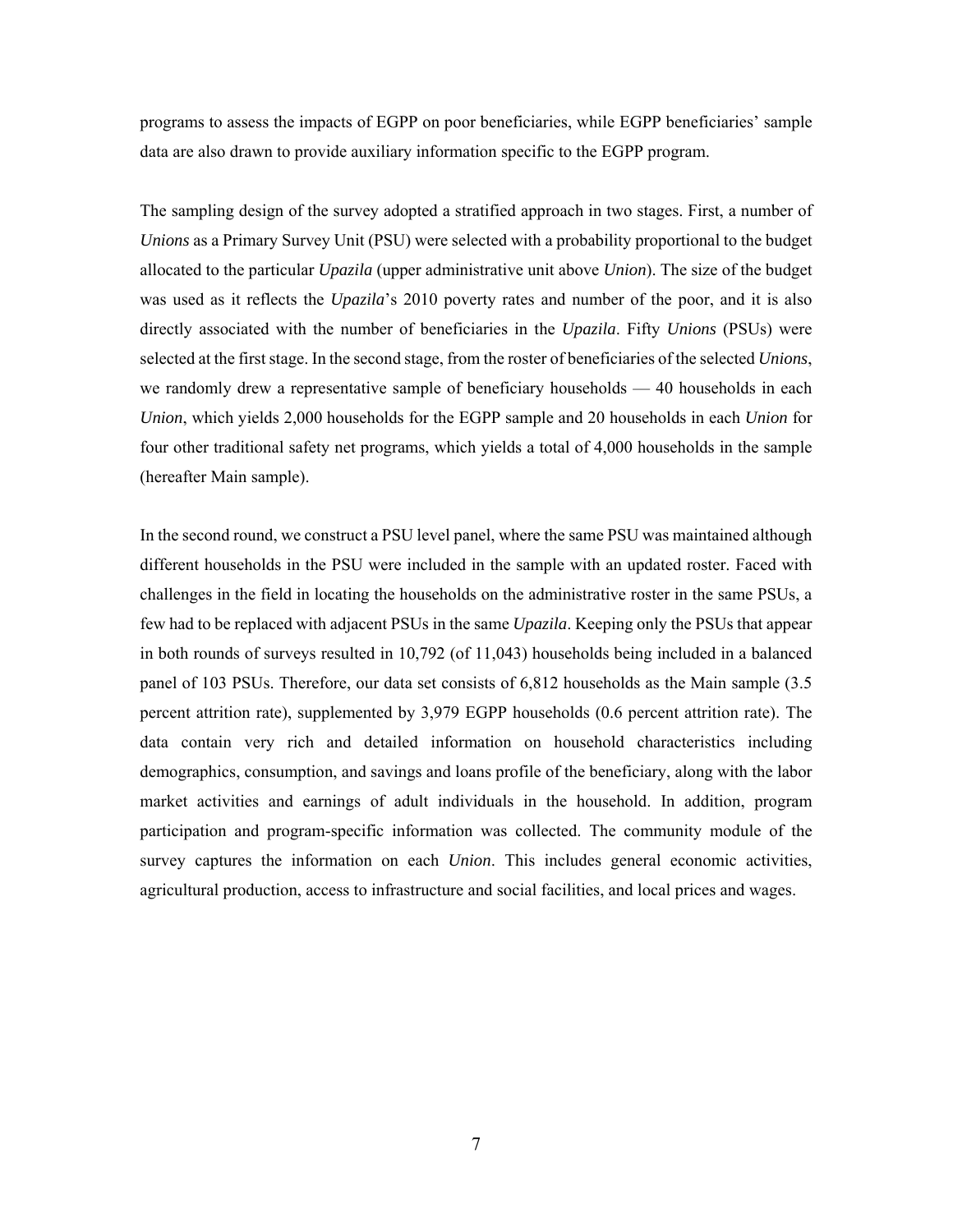|                                               | Main sample |            | EGPP sample |       |
|-----------------------------------------------|-------------|------------|-------------|-------|
|                                               | Mean        | ${\rm SD}$ | Mean        | SD    |
| Demographic characteristics of household head |             |            |             |       |
| Age                                           | 45.13       | 13.41      | 45.77       | 12.50 |
| Literacy (share of Literate)                  | 0.26        | 0.44       | 0.25        | 0.43  |
| Education (share)                             |             |            |             |       |
| None                                          | 0.69        | 0.46       | 0.71        | 0.45  |
| Less primary                                  | 0.19        | 0.39       | 0.18        | 0.38  |
| Primary and above                             | 0.12        | 0.32       | 0.11        | 0.31  |
| Day laborer (share)                           | 0.52        | 0.50       | 0.55        | 0.50  |
| No land ownership (share)                     | 0.68        | 0.47       | 0.74        | 0.44  |
| Poverty score (based on proxy means test)     | 680.3       | 26.1       | 679.8       | 26.2  |
| Per capita expenditure (monthly) (BDT)        | 2,158       | 1,262      | 2,144       | 1,020 |
| Program participation                         |             |            |             |       |
| Social assistance                             | 1.00        | 0.00       | 0.58        | 0.49  |
| EGPP                                          | 0.11        | 0.31       | 1.00        | 0.00  |
| Num. of observation                           | 6,812       |            |             | 3,979 |

# Table 1. Comparison of Key Statistics of Main and EGPP Samples

Note: BDT indicates Bangladesh Taka. 1 USD = 78 BDT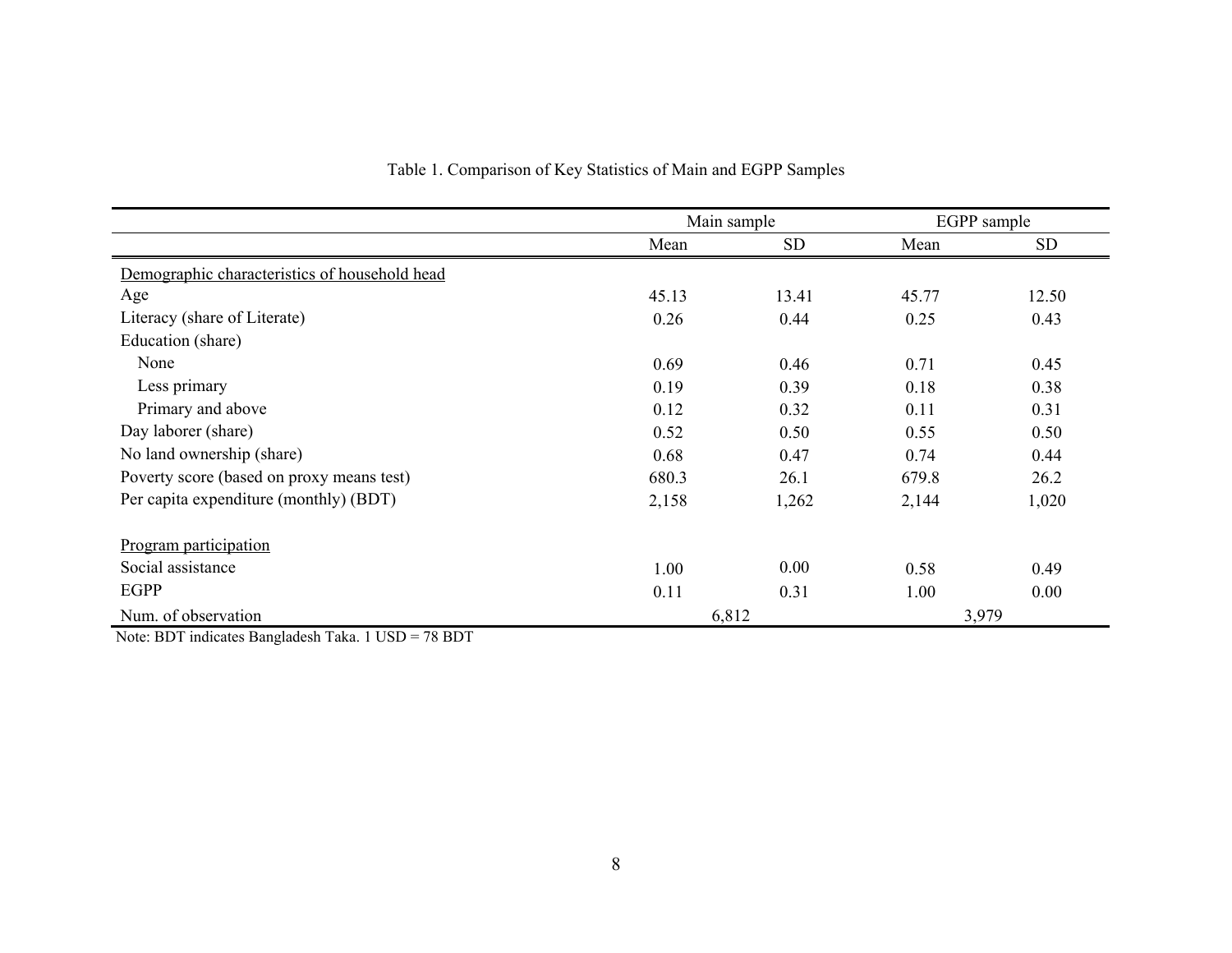Table 1 presents key household characteristics of beneficiaries of programs in the Main and EGPP sample, respectively. From the program participation statistics, it is clear that many of EGPP participants (about 60 percent) are coming from traiditional social assistance benefiaries. Familiarity with the safety net system and connection with local committees determining the selection of beneficiaries in case of over-subscription, may explain the large share of EGPP participants being former or current beneficiaries of traiditional social assistance programs in line with the finding from Sharif and Rubath (2017). The heads of the households in both samples show similar demographic characteristics, with about one-quarter of them being illterate and 70 percent having no formal education. The poverty scores based on the Proxy Means Test (PMT) method — a composite measure of overall economic well-being — and per capita monthly expenditure among these samples are similar.<sup>10</sup> Given the more robust enforcement of EGPP of the eligibility criteria, however, the shares of day laborors and those who do not own any land are slightly higher among individuals in the EGPP sample than those in the Main sample. Similarly, due to the requirement to include at least 30 percent women beneficiaries imposed in EGPP, the share of female participants in the program is higher among the EGPP sample.

#### **3.2 Characteristics of Beneficiaries of Traditional Social Assistance Programs**

In the following sections, focusing only on the Main sample, we assess the economic lives of the poor who benefit from the traditional social assistance programs in rural Bangladesh and examine the impact of EGPP participation on these households.

## **3.2.1 How poor are they?**

 $\overline{a}$ 

The overall economic well-being of a household is reflected in both income and expenditure (Deaton and Grosh, 2000). Expenditure, as an outcome of household earnings, savings and loans, and nonlabor income including social assistance benefits, can capture the economic status of a household. Table 2 presents the socioeconomic characteristics of households in the Main sample. The average monthly household earnings are about BDT 6,400, yielding per worker earnings of less than BDT 3,000 (about US\$38 per month). Considering that the average monthly earnings of a paid employee from the Bangladesh Labor Force Survey in 2013 is about BDT 8,400 per worker, labor earnings in these households appear to be very low. Monthly expenditures are more than 35 percent higher than the household labor earnings, which indicates use of non-labor incomes for consumption. Per capita

<sup>&</sup>lt;sup>10</sup> See Sharif (2009) and Bangladesh Bureau of Statistics (2014) for the PMT discussion.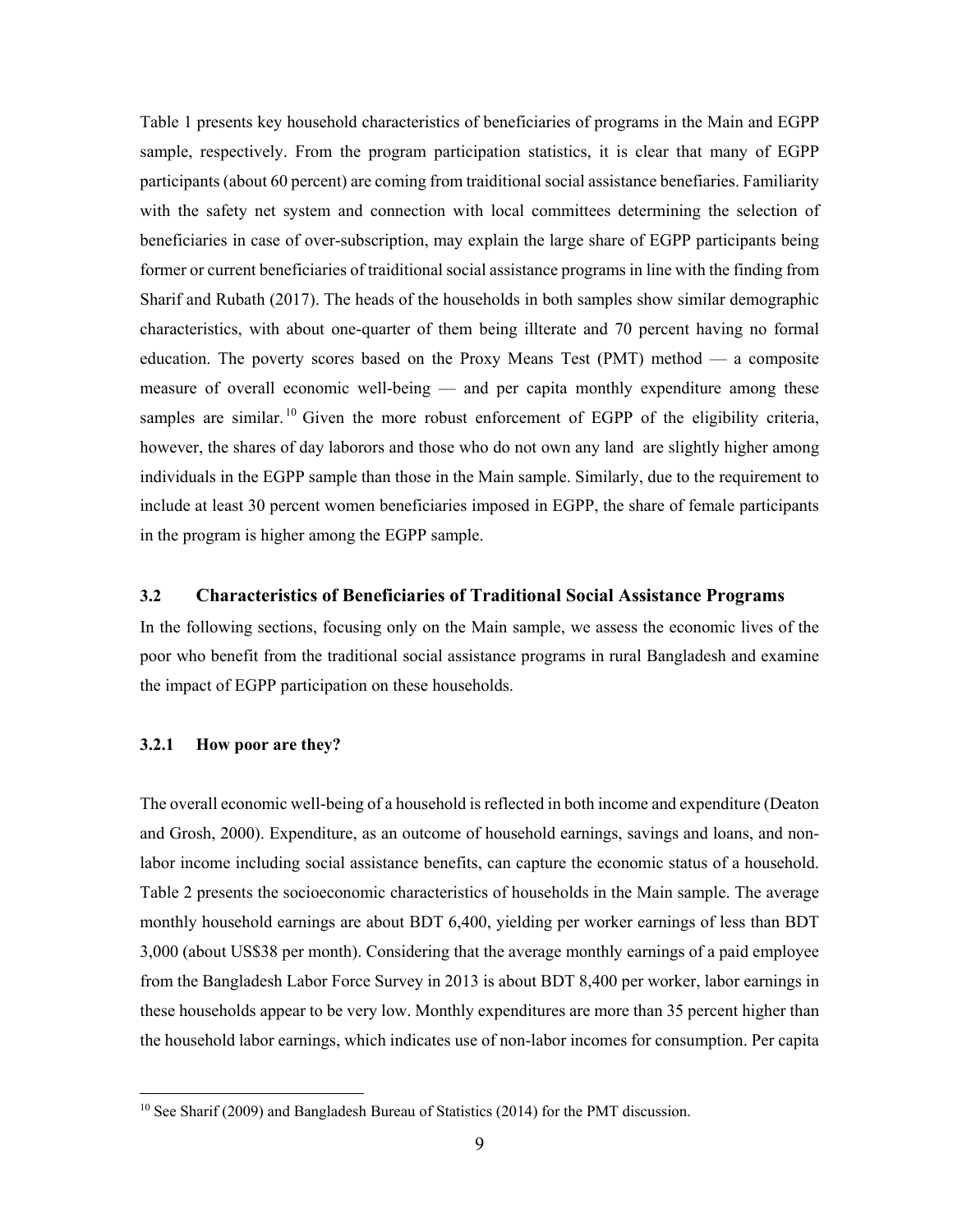consumption of these households is about BDT 2,158, which is equivalent to US\$0.90 per person per day.

The share of households making financial transactions of savings and loans seems to be high, which may be attributable to the widespread microfinance institutions or to informal arrangements in rural Bangladesh.<sup>11</sup> Overall, about 55 percent of the sample households have positive savings and 70 percent have outstanding loans.<sup>12</sup> Savings and loans are not mutually exclusive activities, and about 48 percent of the total households have both positive savings and loans, implying that these households actively make inter-temporal resource allocation. The average amount of household loans (close to BDT 30,000 on average if positive) is substantial, almost four times greater than the amount of savings, and equivalent to 4.6 times the average monthly earnings. Considering that even a microcredit product charges an annual interest rate of about 27 percent and that private money lenders charge even higher interest rates, <sup>13</sup> the outstanding loan of BDT 30,000 means that households could be spending BDT 8,000 or more annually on interest.

In light of this environment, benefits provided through social assistance are important for improving the livelihoods of poor households. The average total benefit from the various social assistance programs is more than BDT 4,500. It is noteworthy that benefit amounts from EGPP are larger than other social assistance programs, underscoring that EGPP participation could make a substantial impact on these households.

<sup>&</sup>lt;sup>11</sup> It is unclear from the survey whether these financial transactions (savings and loans) are taking place in formal institutions or by informal arrangements with friends, relatives or moneylenders.<br><sup>12</sup> It is not reported whether loans and savings are made through financial institutions or through informal

channels such as friends and relatives, or moneylenders.

<sup>&</sup>lt;sup>13</sup> In 2010, responding to concerns about rising interest rates among microfinance institutions, the Microcredit Regulatory Authority (MRA) capped the microfinance interest rates at 27 percent. See Cho (2016).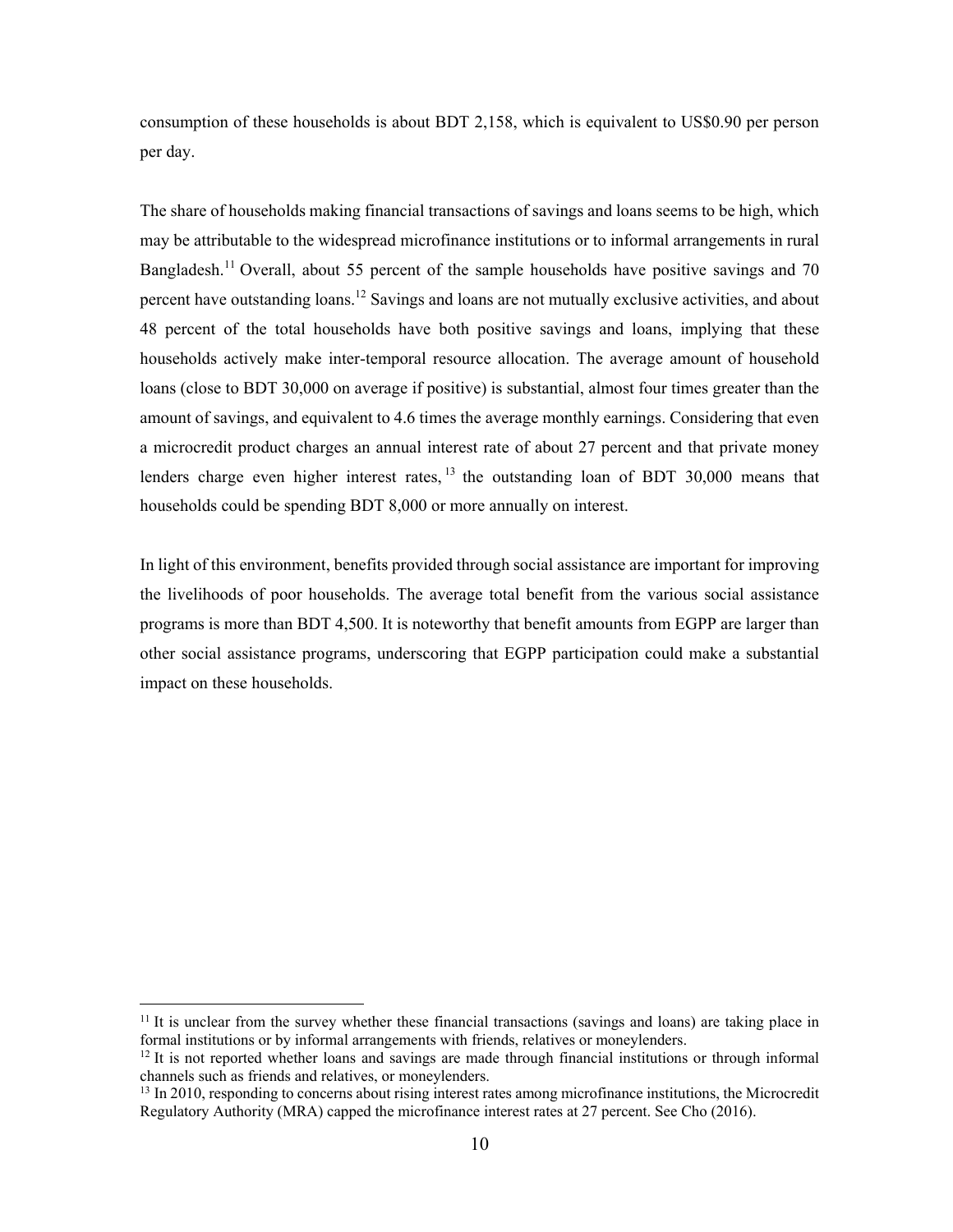Table 2. Summary Statistics

|                                                  | Mean   | <b>SD</b> |
|--------------------------------------------------|--------|-----------|
| <b>A. Household Earnings</b>                     |        |           |
| Monthly labor earnings (BDT)                     | 6,454  | 4,559     |
| Monthly labor earnings per worker (BDT)          | 2,902  | 2,038     |
| <b>B. Household Consumption</b>                  |        |           |
| Monthly total consumption (BDT)                  | 8,754  | 4,834     |
| Per capita monthly consumption (BDT)             | 2,158  | 1,262     |
| C. Financial behavior                            |        |           |
| Savings $(=1$ if yes)                            | 0.55   | 0.50      |
| Loans $(=1$ if yes)                              | 0.70   | 0.46      |
| Amount of savings if positive (BDT)              | 8,043  | 22,620    |
| Amount of loans if positive (BDT)                | 29,526 | 56,271    |
| D. Social assistance benefits                    |        |           |
| Traditional social assistance if positive (BDT)  | 2,053  | 2,815     |
| EGPP if positive (BDT)                           | 7,895  | 4,008     |
| Total benefits received (Main+EGPP+others) (BDT) | 4,747  | 6,311     |
| Num. of observation                              |        | 6,812     |

Note: BDT indicates Bangladesh Taka. 1 USD = 78 BDT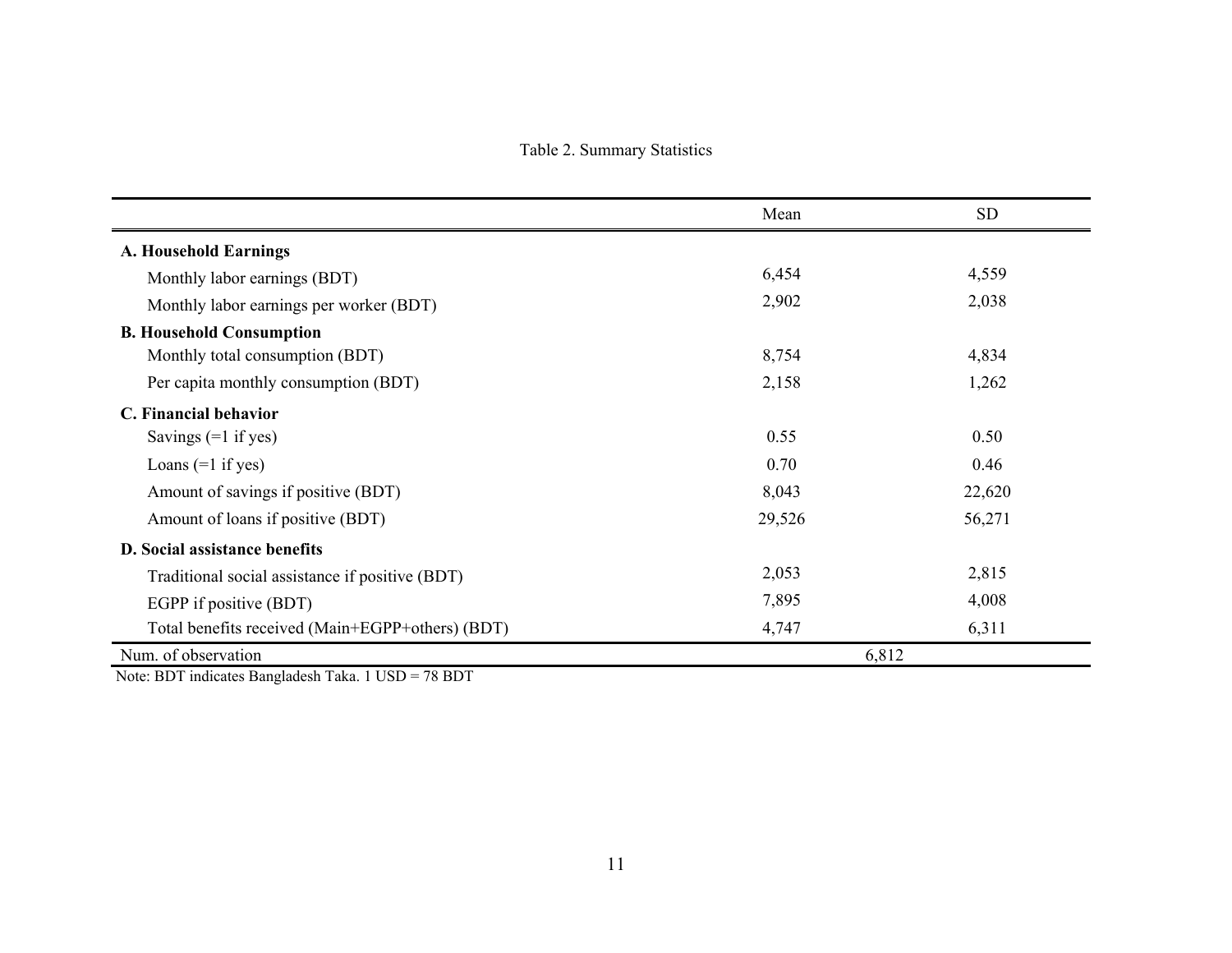#### **3.2.2 How they spend their money**

 $\overline{a}$ 

Table 3 looks into the composition of household expenditure per month. The average total household expenditure per month is approximately BDT 8,700 (equivalent to US\$109), of which about 59 percent is spent on food consumption. This is within the range found in Banerjee and Duflo (2007), which, based on a 13-country sample, states that food typically represents from 56 to 78 percent of consumption among rural poor households. About 35 percent of the food expenditure is on cereals, a food staple in Bangladesh, and only a small share is spent on quality protein such as meat and dairy products. About 85 percent of the sample households report that they are concerned with food shortages, and about 82 percent indeed experienced insufficient food intake over the last 12 months. The distribution of expenditure is similar when per capita consumption is considered.

On a monthly basis, households regularly use the following non-food items: fuel, beauty and hygiene products, transportation, and others. The expenditure on these items is about 13 percent of the total household expenditure. Lastly, the non-food annual spending category includes health care, education, housing, and leisure; this category makes up more than one-quarter of the total household expenditure, with housing representing over 30 percent of non-food annual expenditure. Because the majority of households own their house in rural Bangladesh despite the prevalence of poverty, housing expenditures mostly derive from maintenance and repair costs instead of renting expenses.14

<sup>&</sup>lt;sup>14</sup> This is related to the dismal living conditions. Most houses have tin roofs and mud floors, making them vulnerable to adverse weather conditions which the country is prone to. On average, houses are 300 square feet, and the average number of rooms is less than two for more than six household members. According to UN-Habitat (2006), a dwelling is considered to be insufficient living space if each room is shared by more than three individuals. Although about one-third of the surveyed households report that they have electricity services connected to the house, cooking typically relies on wood or straw burning, and the majority use pit or kancha toilette for sanitary facilities without running water or electricity.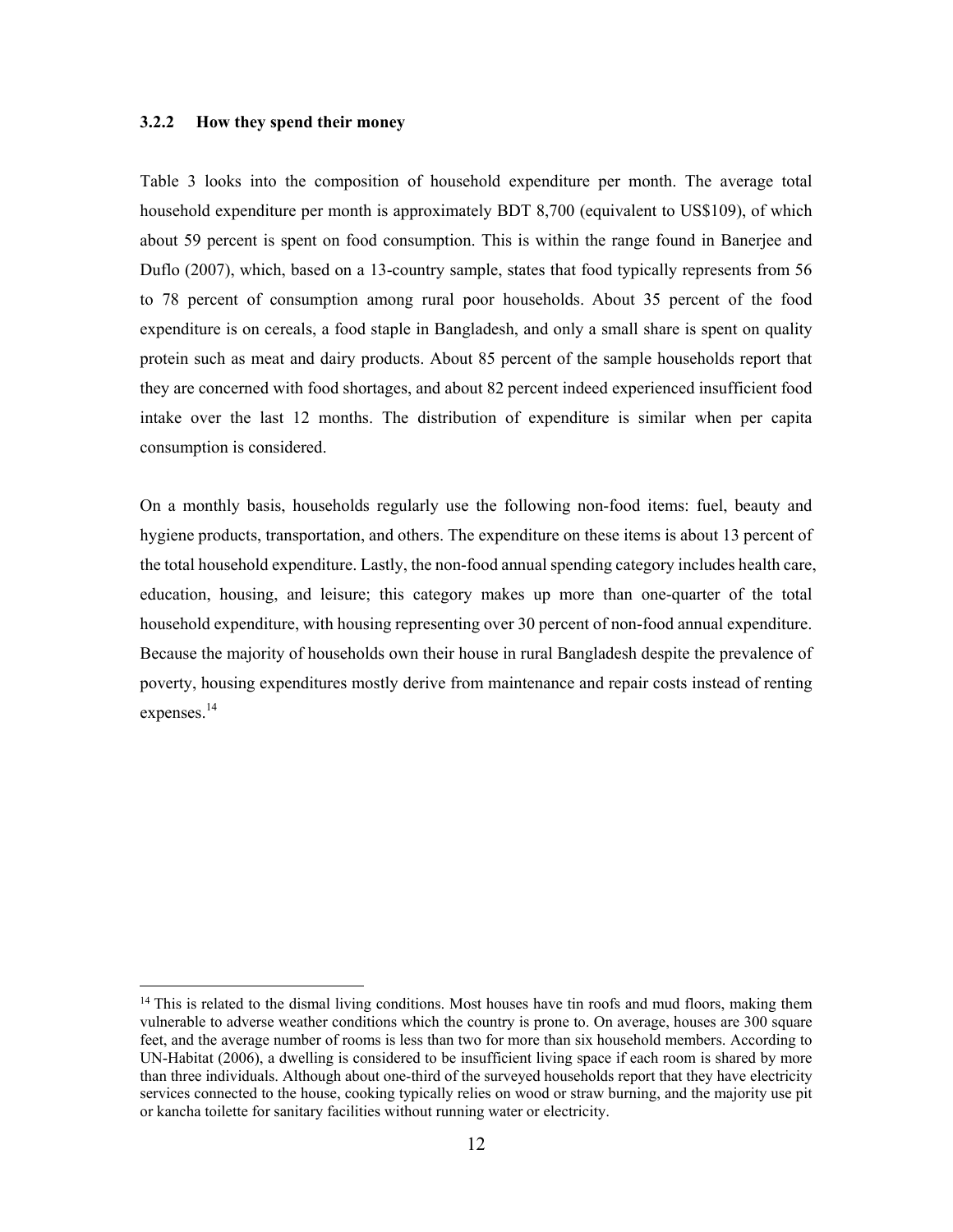|                                                  |       | Monthly household expenditure<br>(in BDT) |                                   |       | Monthly per capita expenditure<br>(in BDT) |  |
|--------------------------------------------------|-------|-------------------------------------------|-----------------------------------|-------|--------------------------------------------|--|
| Items                                            | Mean  | ${\rm SD}$                                | Share out of<br>total expenditure | Mean  | ${\rm SD}$                                 |  |
| A. Food                                          | 5,158 | 2,673                                     | 59.0%                             | 1,264 | 803                                        |  |
| Cereal                                           | 1,821 | 862                                       | 20.8%                             | 433   | 173                                        |  |
| Meat and dairy product                           | 451   | 689                                       | 5.2%                              | 111   | 171                                        |  |
| Fish                                             | 650   | 681                                       | 7.4%                              | 157   | 158                                        |  |
| Fruits                                           | 191   | 426                                       | 2.2%                              | 47    | 106                                        |  |
| Vegetables                                       | 735   | 383                                       | 8.4%                              | 182   | 85                                         |  |
| Food prepared outside home                       | 668   | 405                                       | 7.6%                              | 164   | 93                                         |  |
| Others (oil, spices, lentils etc)                | 642   | 600                                       | 7.3%                              | 164   | 187                                        |  |
| <b>B. Non-food (Monthly items)</b>               | 1,153 | 628                                       | 13.2%                             | 290   | 159                                        |  |
| Fuel                                             | 557   | 244                                       | 6.4%                              | 145   | 78                                         |  |
| Others (beauty products,<br>transportation etc.) | 596   | 509                                       | 6.8%                              | 145   | 122                                        |  |
| C. Non-food (annual items)                       | 2,432 | 2,763                                     | 27.8%                             | 604   | 723                                        |  |
| Clothes and shoes                                | 442   | 290                                       | 5.1%                              | 106   | 58                                         |  |
| Health                                           | 526   | 941                                       | 6.0%                              | 134   | 250                                        |  |
| Education*                                       | 209   | 353                                       | 2.4%                              | 110   | 213                                        |  |
| Housing                                          | 744   | 1,577                                     | 8.5%                              | 189   | 389                                        |  |
| Other (leisure, gift,<br>entertainment etc.)     | 512   | 1,490                                     | 5.9%                              | 130   | 437                                        |  |
| Total $(A+B+C)$                                  | 8,743 |                                           | 100.0%                            |       |                                            |  |

# Table 3. Monthly Household Expenditure

Notes: Per capita expenditure on education shows per child expenditure. 1 USD = 78 BDT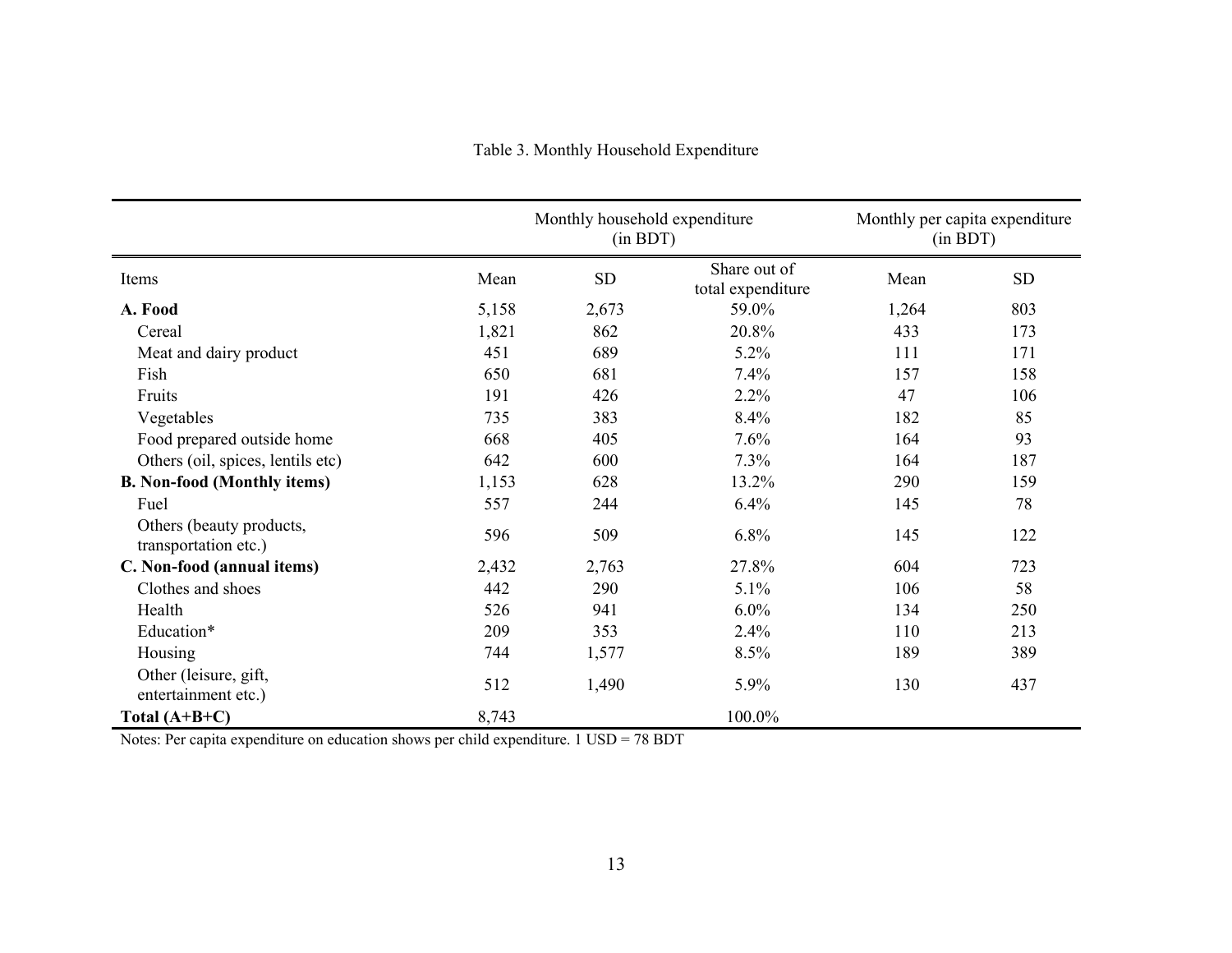An interesting observation is that these poor households spend a non-negligible share of their expenditure on leisure, gifts, and entertainment. This type of spending is often related to religious festivals and life events of family members. Compared to these expenditures, spending on education is quite low. This is likely due to the small number of children in the households, about 1.6 on average, in line with the low total fertility rate (TFR) in the country.15 An additional explanation is that many of these households are exempt from education fees due to stipends for primary and secondary schooling as well as school feeding programs.

Health care expenditures represent about 6 percent of the total household expenditures. Out-ofpocket expenditures on health care are an important measure of household well-being, because catastrophic health shocks and spending are often a major risk for household impoverishment. A rule-of-thumb approach recommended by the World Health Organization (WHO) is that the ratio of out-of-pocket expenditure on health care should not exceed 40 percent of household income net of subsistence needs. (See WHO, 2010.) Applying this rule to our data, the average ratio of health care expenditure to total household expenditure, net of food consumption, is about 13.4 percent. However, for about 6 percent of the sample households, the ratio exceeds 40 percent, a level of spending that suggests these households are experiencing catastrophic health care spending.

#### **3.2.3 Labor market activities**

 $\overline{a}$ 

Labor market activities vary depending on the gender of the head of the household (Table 4). The share of the jobless, including the unemployed and out-of-the-labor-force individuals among household heads, is 3 percent and 30 percent for male and female headed households respectively. Nonetheless, the female household heads' overall rate of employment (70 percent) is significantly higher than the national average of 30 percent (according to the Labor Force Survey 2013). Male heads of households tend to work as either self-employed or day laborers, whereas female heads are more likely to work as paid employees. Social assistance programs often require the heads of households to be day laborers or jobless, but many are self-employed probably in subsistence business activities.

<sup>&</sup>lt;sup>15</sup> Unlike other countries that are similar to Bangladesh in their development status, fertility rates and population growth have steadily declined in Bangladesh. The TFR has declined from 3.1 to 2.3 between 2000 and 2014.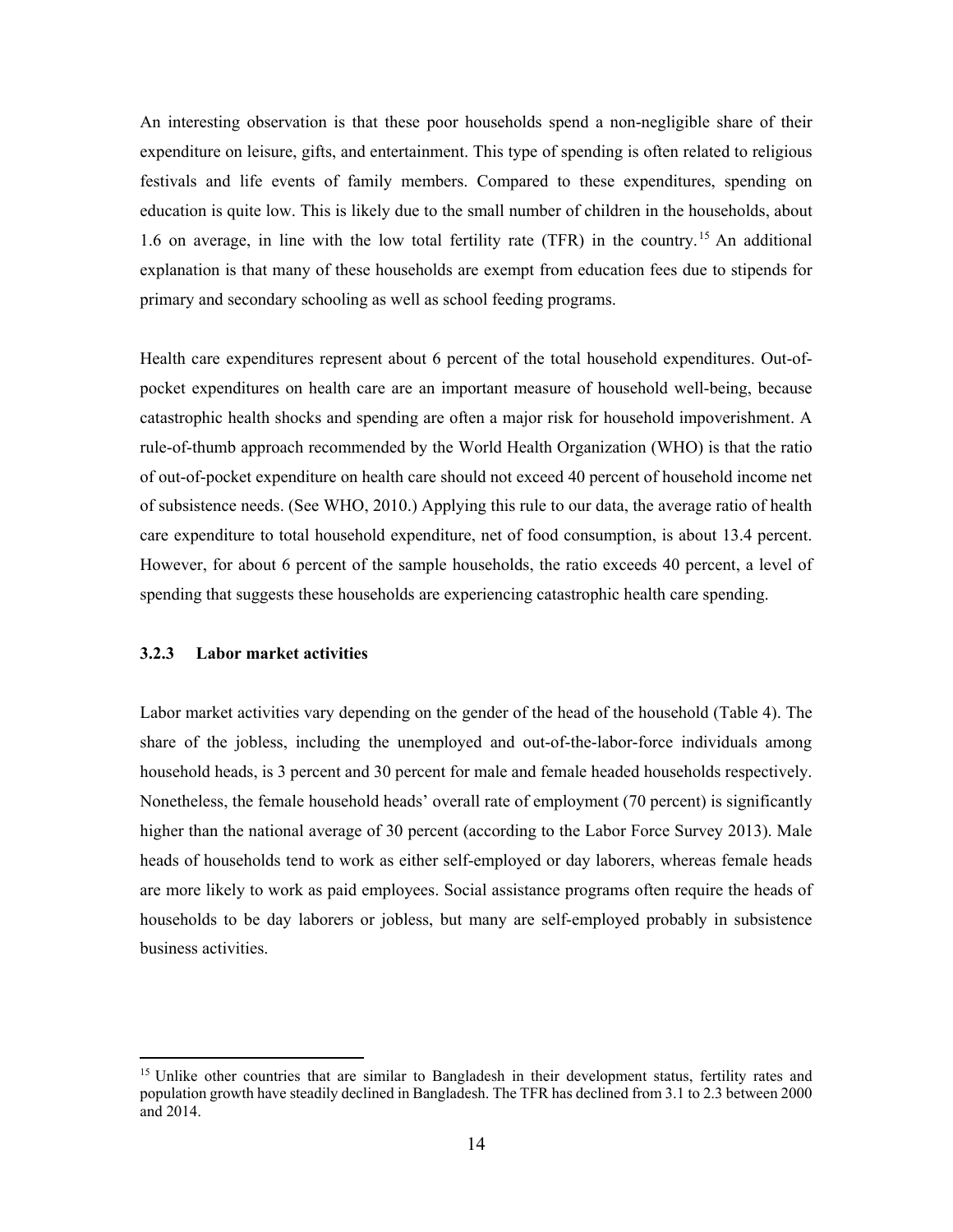|                                     | Gender of the household head |       |       |         |
|-------------------------------------|------------------------------|-------|-------|---------|
|                                     |                              | Males |       | Females |
|                                     | Mean                         | SD    | Mean  | SD      |
| A. Head's labor market activities   |                              |       |       |         |
| Jobless                             | 0.032                        | 0.177 | 0.297 | 0.457   |
| Day labor                           |                              |       |       |         |
| Agriculture                         | 0.322                        | 0.467 | 0.143 | 0.350   |
| Non-agriculture                     | 0.157                        | 0.364 | 0.133 | 0.340   |
| Paid employment                     | 0.028                        | 0.165 | 0.118 | 0.322   |
| Self employment                     | 0.461                        | 0.498 | 0.309 | 0.462   |
| <b>B.</b> Household labor outcomes  |                              |       |       |         |
| Monthly household expenditure (BDT) | 9,198                        | 4,780 | 5,370 | 3,802   |
| Number of employed adults           | 2.44                         | 1.05  | 1.44  | 0.87    |
| Employment ratio                    | 0.869                        | 0.295 | 0.864 | 0.472   |
| Migration ( $yes=1$ )               | 0.541                        | 0.499 | 0.350 | 0.477   |
| Remittances if positive             | 2,121                        | 2,444 | 2,579 | 5,212   |
| Num. obs                            |                              | 6,022 |       | 790     |

Notes: This table presents employment status of the head of the household, and labor market outcomes of all adults in the household. The jobless category includes those out of the labor force and the unemployed.

Although female-headed households have substantially lower monthly expenditures, per capita expenditures vary little with the gender of household heads. The overall employment ratio in these households, that is, the number of employed adults over the total number of adults, is about 87 percent and does not vary by gender of the head of household. This suggests that almost the full capacity of adults in poor rural households, regardless of gender of the household's head, are engaged in economic activities, and loss of employment and labor earnings could have significantly negative consequences.

Moreover, migration to seek employment opportunities is quite common. More than one-half of the sampled households have migrant workers who did not reside in the households but sent remittances in the past year. The male-headed households are significantly more likely to have migrant workers. The presence of another male household member may influence one's decision to migrate given that the majority of migrant workers are males. Regarding remittances, however, more resources are transferred to female-headed households, which is likely an effort to compensate for their lack of incomes.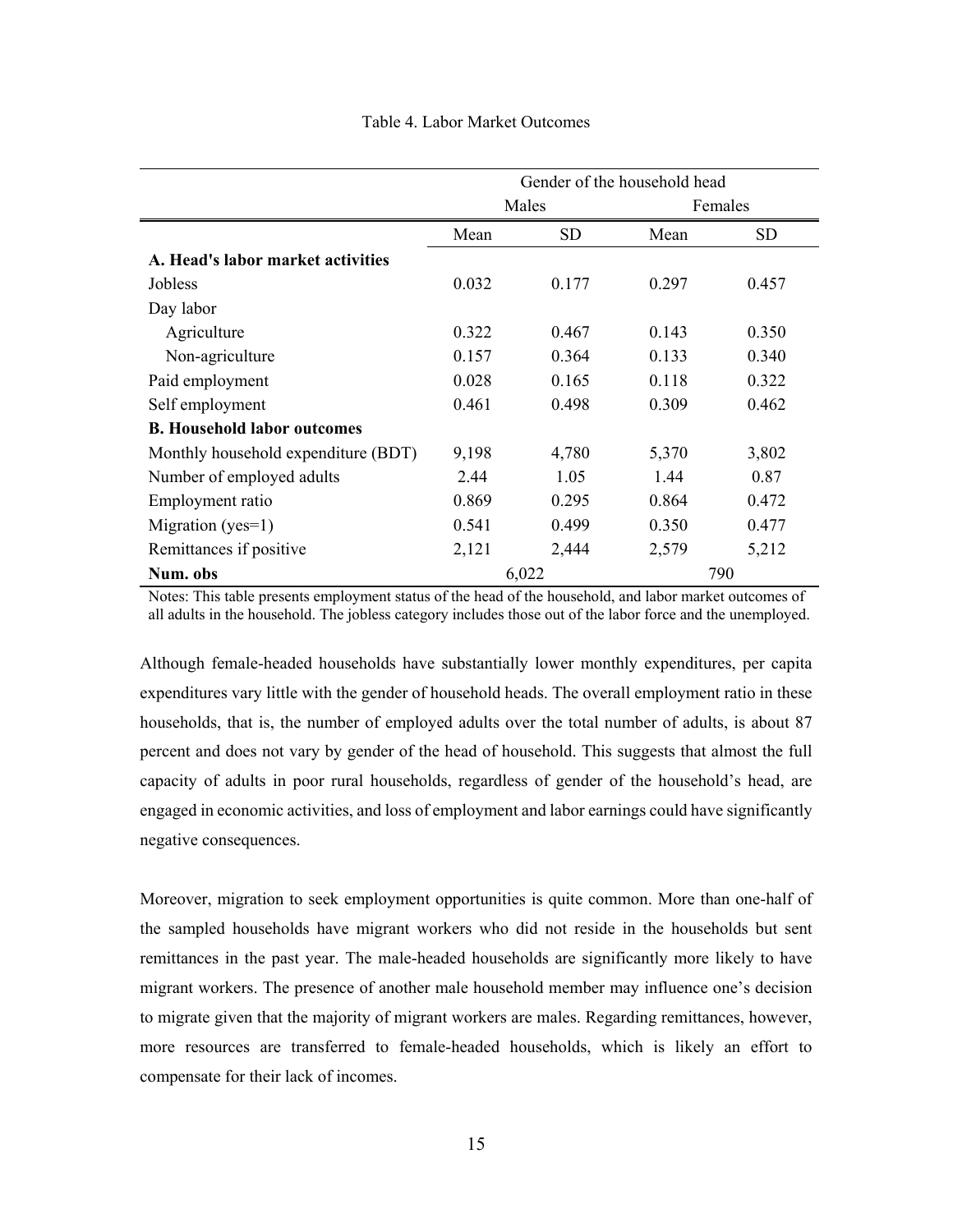#### **3.2.4 How they cope with risks**

 $\overline{a}$ 

Poor households in rural areas face various shocks and risks in their lives. Regular and recurrent crises are attributed to agricultural seasonality, called *Monga*. The severity of the seasonality has declined over time as rural households diversify crops and staples. However, close to one-half of the sampled households have indicated that March and April are the hardest seasons in both rounds of the survey, which suggests that recurrent seasonality is prevalent. One of the most common measures to cope with lean periods is to reduce food quantity and quality, and deplete assets and savings (See Table 5). Households also respond to shocks by increasing the labor supply to earn more income, and the availability of workfare programs would be useful to cope with risks.

The responses to the unexpected, acute shocks are somewhat different from general coping mechanisms during lean periods. Among the 6,813 sample households in the first round of the survey, about 44 percent experienced severe shocks over the past year, similar to the finding from Santos et al. (2011). Income loss and medical expenses due to the death or illness of household members are the most common (representing 50 percent) of acute shocks. Next in prevalence are loss of housing and productive assets largely attributable to climatic shocks including floods (10.0 percent) and cyclones (8.4 percent). The median amount of financial costs due to the shocks is BDT 10,000, which is a substantial amount at this level of poverty. Households experiencing acute shocks responded in the survey that the coping mechanism they relied on the most was taking out loans from moneylenders (close to one-quarter). Relying on social networks including friends and relatives for help is also common (reported by 19 percent), in line with the informal insurance setting widely discussed in the literature. (See Rosenzweig, 1988 and Besley, 1995 for example discussions.) The role of government assistance, however, was not as prominent as expected in fighting pecuniary shocks.16

Table 5. Risk Coping Strategies

|                                  | Coping strategies during the time of crisis |       |  |
|----------------------------------|---------------------------------------------|-------|--|
|                                  | Mean                                        |       |  |
| A. Lean seasons                  |                                             |       |  |
| March-April $( = yes)$           | 0.478                                       | 0.500 |  |
| Reduced food consumption/quality | 0.818                                       | 0.386 |  |

<sup>&</sup>lt;sup>16</sup> Only 3.2 percent of the affected households reported using government assistance including VGF and GR to cope with these shocks.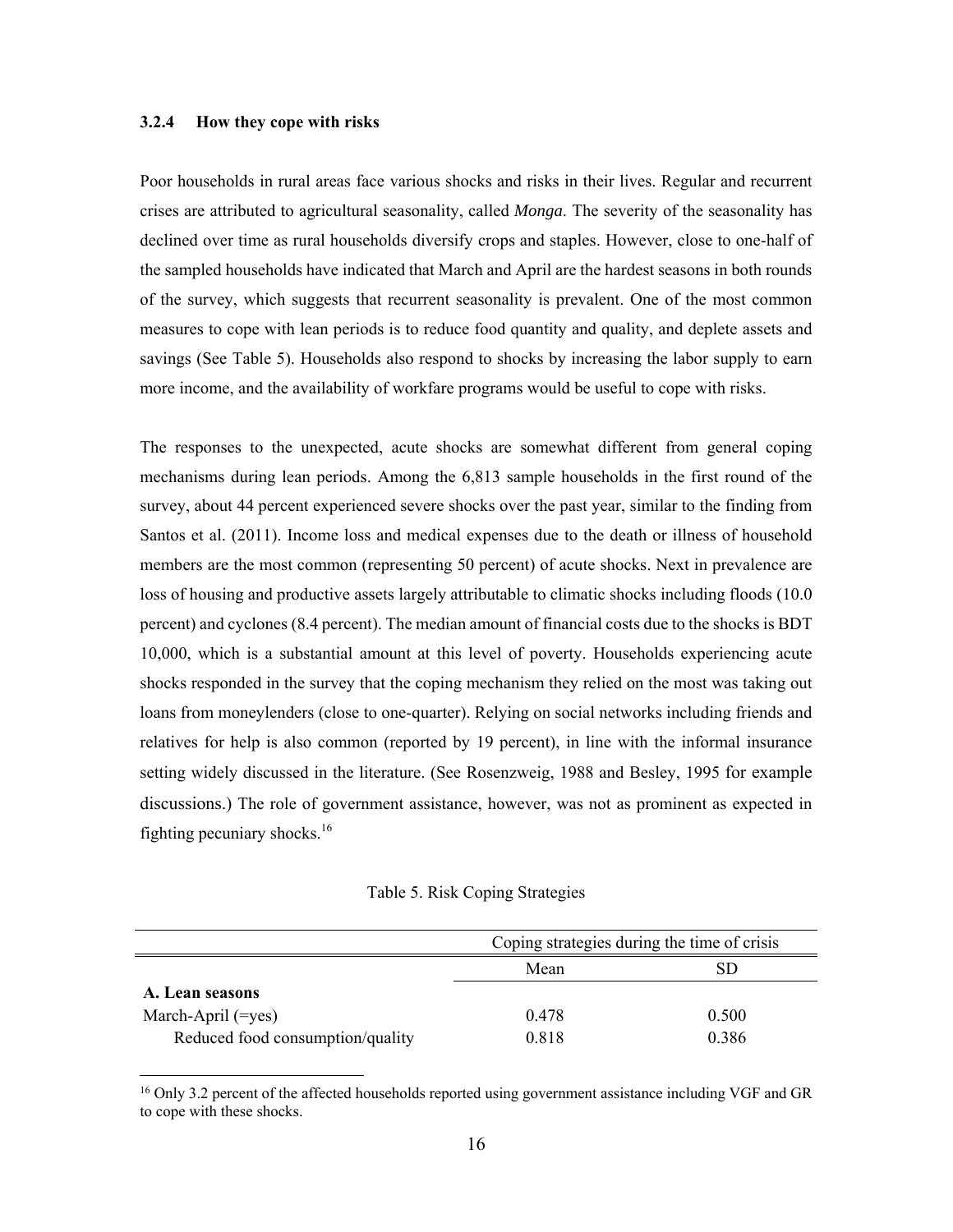| Reduced non-food spending   | 0.603             | 0.489 |  |
|-----------------------------|-------------------|-------|--|
| Loans from moneylenders     | 0.217             | 0.412 |  |
| Sell assets/savings         | 0.703             | 0.457 |  |
| Work more                   | 0.413             | 0.492 |  |
| Num. obs                    | 6,813             |       |  |
| <b>B.</b> Unexpected shocks |                   |       |  |
| None                        | 0.164             | 0.370 |  |
| Reduced food consumption    | 0.174             | 0.379 |  |
| Loans from moneylenders     | 0.242             | 0.428 |  |
| Social network              | 0.192             | 0.394 |  |
| Other help                  | 0.229             | 0.421 |  |
| Total                       | 1.000             |       |  |
| Amount of costs (median)    | <b>BDT</b> 10,000 |       |  |
| Num. obs                    | 2,990             |       |  |

Notes: The survey asks coping strategies during regular lean seasons and in response to unexpected shocks. The coping strategies for unexpected shocks were asked only for those who reported experiencing unexpected shocks. The figures presented in the table are the share of respondents who reported each item. While households were allowed to report multiple strategies during the lean seasons (Panel A), but they were asked for only one major strategy that was used to respond to the most severe shock (Panel B).

#### **3.2.5 Potential role of EGPP participation**

EGPP participation, like other workfares, provides both employment and income generating opportunities to poor households. According to the EGPP rule — which allows the wage rate of BDT 200 per day, 40 days per cycle, and up to 2 cycles a year — participating households should be able to receive BDT 8,000 up to 16,000 as EGPP benefits. The average EGPP benefits among the surveyed households are about BDT 7,924. When plotted, many are clustered around BDT 7,000–8,000, and also around BDT 15,000–16,000 (See Figure 1). Unfortunately, the survey does not ask households about the number of cycles they participated in EGPP; thus, it is not clear whether the benefits are taken from one or two cycles. Also, there is a non-negligible share of individuals who are receiving much smaller amounts than BDT 8,000. There is a possibility that many individuals opted to participate one cycle even if they were allowed to participate twice, as many of the respondents are new participants who had only one opportunity yet at the time of the survey, or individuals may drop out without filling the full 40 days per cycle.

#### **Figure 1: Distribution of EGPP Benefits among the Main Sample Households**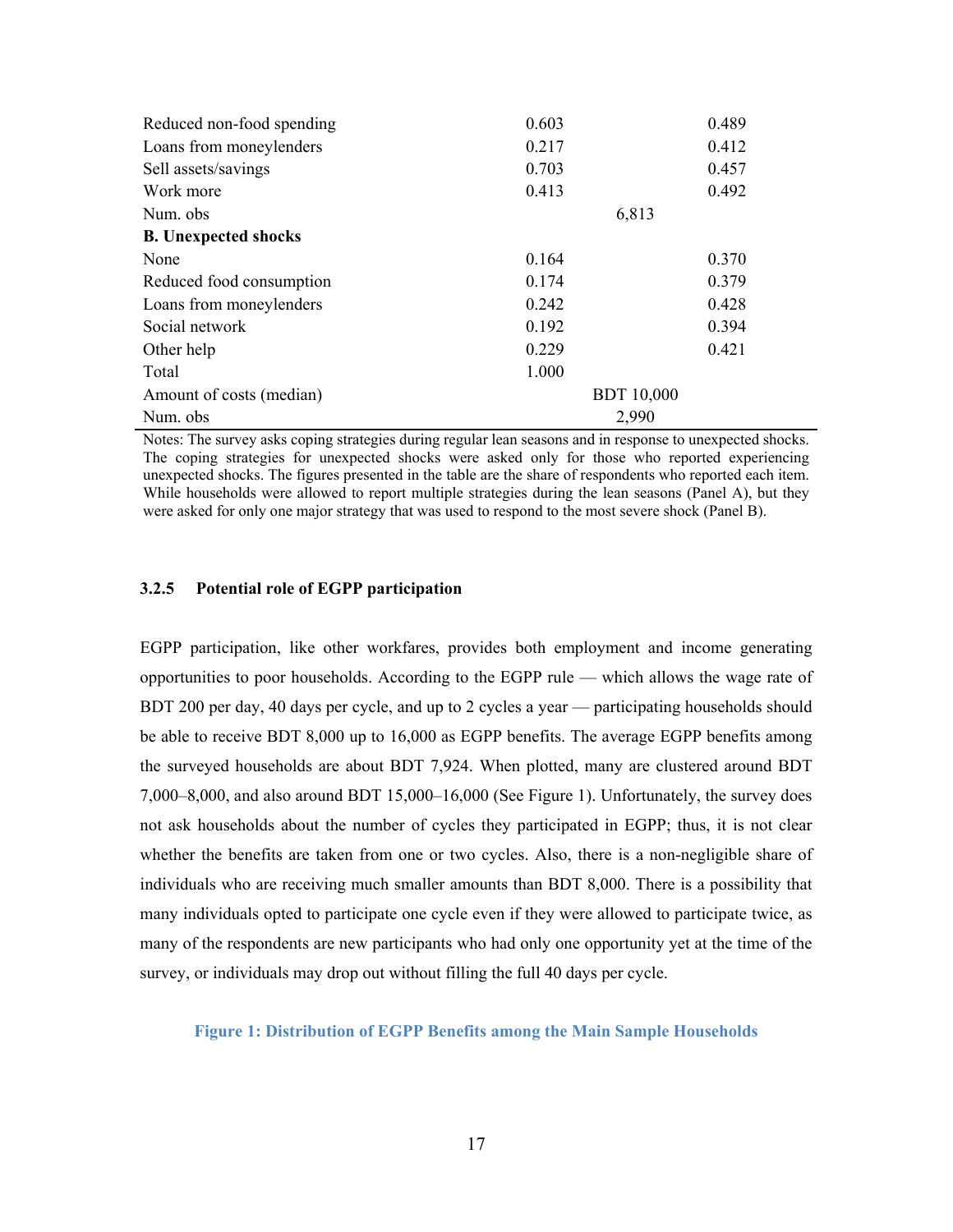

Note: Kernel density of EGPP benefits received over the past 12 months. Source: EGPP sample.

At any rate, given the substantial size of the benefits, EGPP participation is expected to have greater implications on the economic behavior of participating households than experienced in other social assistance programs. Additional incomes would change the pattern of consumption and risk-coping mechanisms, while the employment opportunities would influence households' decision on labor supply.

# **4. Empirical Strategy**

#### **4.1. Identification**

To measure the effect that participation in EGPP has on the outcomes of interest including consumption for poor households, taking household and locality characteristics into consideration, we consider the following regression model,

$$
\log R_{ijt} = \alpha + \beta H_{ijt} + \omega EGPP_{ijt} + \gamma_j + \varphi_t + \mu_{ijt}
$$
 (1)

where  $R_{ijt}$  denotes an outcome (e.g., the monthly consumption) of household  $i$ , in a *Union*  $j$  at time t, H is a vector of the household characteristics,  $\gamma_i$  and  $\varphi_t$  are *Union* (time invariant) and time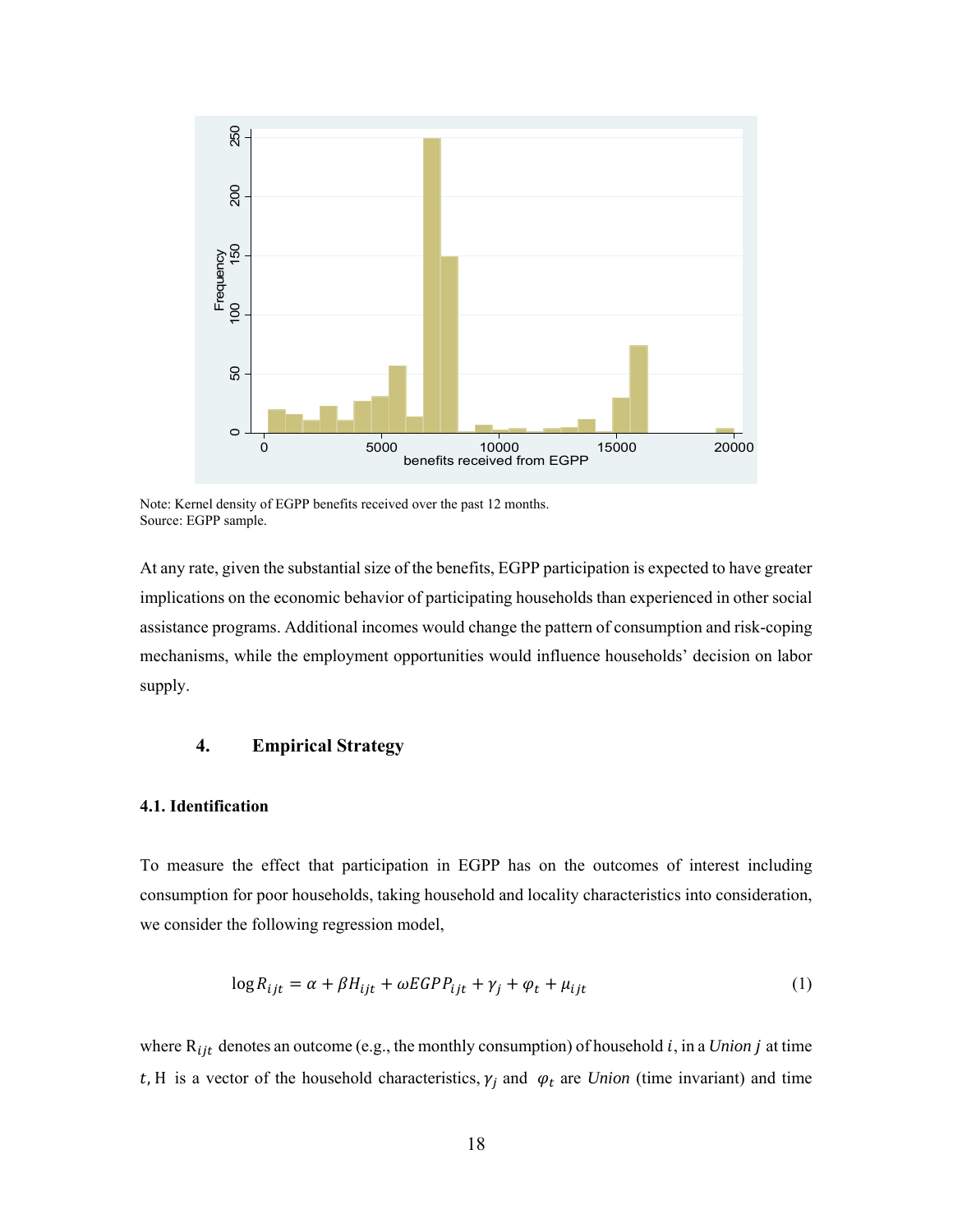fixed effects, respectively, and  $\mu_{ijt}$  contains unobserved determinants of household consumption that vary both over time and across households. Finally,  $EGPP_{ijt}$  indicates the participation of an individual from household  $i$  in the scheme. Household characteristics include the variables that affect household production, such as the ownership of land or other productive assets, number of working age adults and the number of young children below age 5 for a given household size, and the average education level of adults (excluding household head). In addition, to capture the characteristics of the household head, variables such as age, education, gender, marital status, and health are included.

A major concern is that EGPP participation is based on self-selection and is correlated with the error terms in equation (1). To address this concern, the selection equation is modeled using the following specification;

$$
EGPP^*_{ijt} = \alpha_p + \beta_p H_{ijt} + \delta Z_{jt} + \theta_j + \tau_t + \varepsilon_{ijt}
$$
 (2)

with  $EGPP_{ijt} = \begin{cases} 1 & \text{if } EGPP_{ijt}^* > 0 \\ 0 & \text{if } ECDP^* > 0 \end{cases}$ 0 if  $EGPP_{ijt}$   $\leq$  0 where  $EGPP_{ijt}$  equals 1 when the household participates the program and 0 otherwise. As extensively discussed in the literature, we address this issue by finding an instrument  $Z_{it}$  that satisfies two essential properties. First, it is associated with EGPP participation, and second, it is uncorrelated with other determinants of potential outcomes of interest,  $\mu_{ijt}$ . Recognizing that EGPP's wage payments require access to an individual's bank account, we use the ease of accessibility (time and distance to a bank) to the banking service as the instrument.

#### **4.2. Validity of the instrumental variable strategy**

 $\overline{a}$ 

The survey collected information on whether the particular *Union* has a bank and other major infrastructure,<sup>17</sup> and if not, how long it takes to get to the closest one via different modes of travel (e.g., rickshaw, on foot, motorcycle, public transportation). Key facilities include bus and train stations; health clinics and private hospitals; *Upazila Sadars* (administrative center of the *Upazila*); post offices; and public schools. Among these facilities, widely available ones (including post

<sup>17</sup> Major infrastructure includes bus and train stations; health clinics and private hospitals; *Upazila Sadars* (administrative center of the *Upazila*); post offices; and public schools.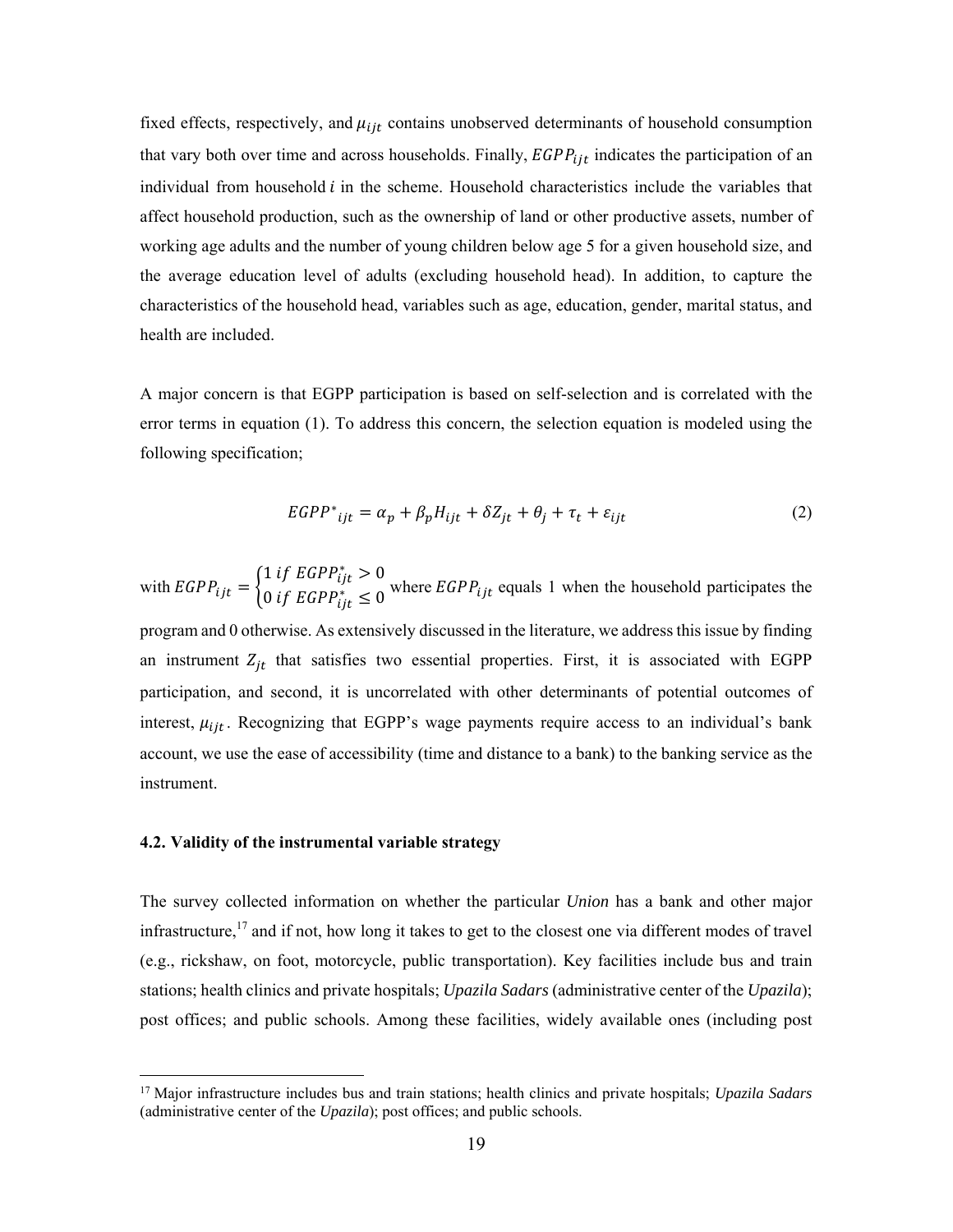offices and public schools) and rare facilities that require hours of travel (including train stations and government hospitals) present little variation across *Unions*. However, the availability of bus stations, health clinics, and *Upazila Sadars*, and banks varies largely across *Unions* and over time; in addition, travel time and distance varies when services are located outside the respondent *Union*. The share of respondents who report having these facilities in their *Union* is 46 percent for a bank, 34 percent for a bus station, 4 percent for health clinics, and 0 percent for *Upazila Sadars*. When these facilities exist outside the *Union*, the accessibility varies although they are mostly reachable within two hours of travel or 30 kilometers (Figure 2).





We define easy access to these facilities when they are either in the *Union* or within 30 minutes of reach, and  $Z_{it} = 1$  if the *Union* has easy access to a bank. We use a linear model to examine the association between the access to a bank and EGPP participation with and without the households' characteristics. Utilizing the *Union* level panel structure of the data, we use the *Union*-time fixed effects model to control for the impacts of time-invariant *Union* level characteristics that may affect individuals' EGPP participation. As presented in Table 6, having a bank within 30 minutes of reach has a statistically significant effect on the likelihood of EGPP participation ( $t=5.6$ ) by 9.3 to 9.9 percentage points. The relationship between access to a bank and EGPP participation remains robust when household characteristics such as the head's education and health, household size, and productive assets are added as covariates.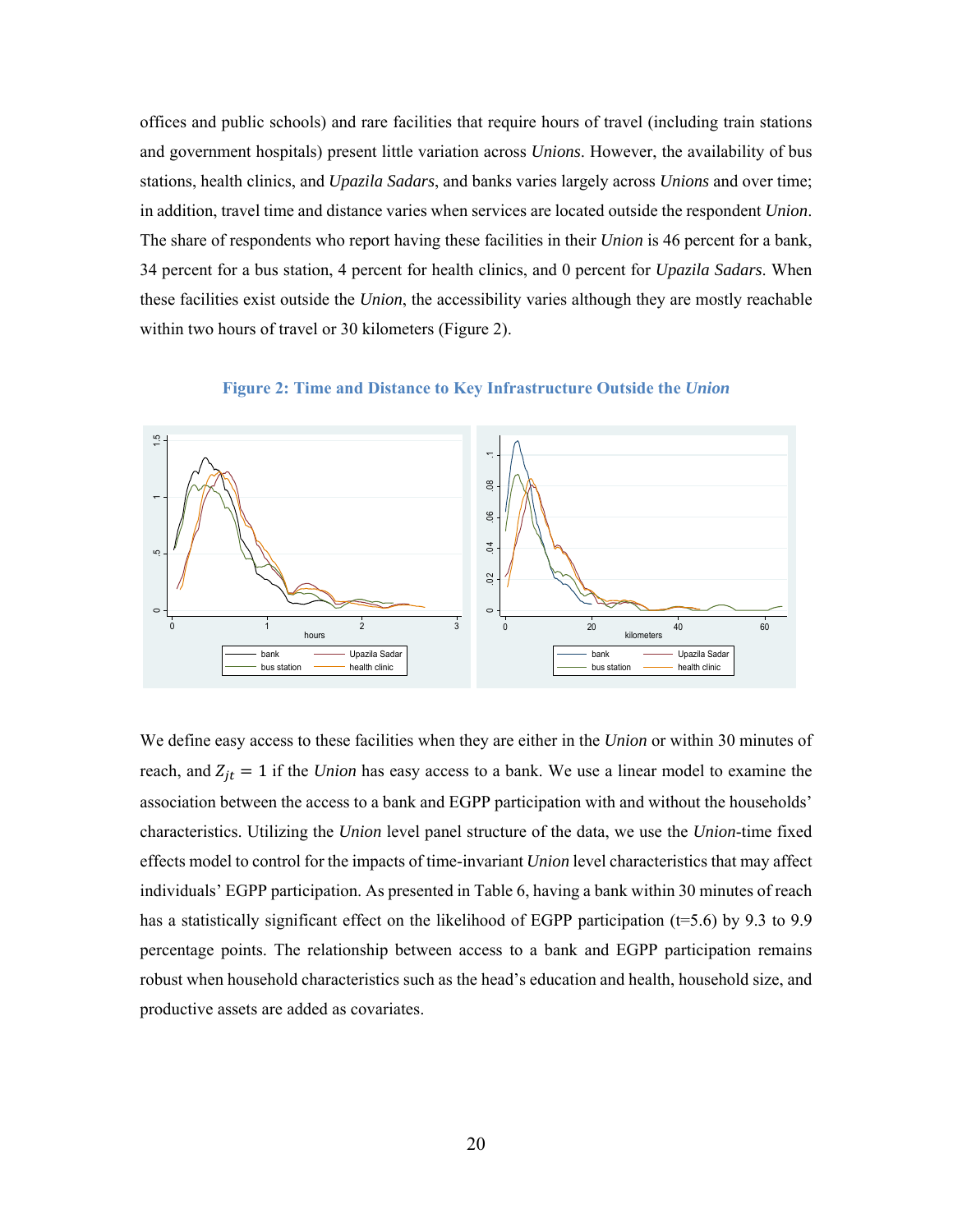| EGPP participation           |            | Bank       |            | Bus station                          |            | Health clinics |            | Upazila Sadar |  |
|------------------------------|------------|------------|------------|--------------------------------------|------------|----------------|------------|---------------|--|
|                              |            | (1)        |            | (2)                                  |            | (3)            |            | (4)           |  |
| A. Full sample               |            |            |            |                                      |            |                |            |               |  |
| Indicator of                 | $0.099***$ | $0.093***$ | 0.009      | 0.026                                | $-0.005$   | $-0.007$       | 0.016      | 0.012         |  |
| accessibility                | (0.018)    | (0.014)    | (0.015)    | (0.103)                              | (0.015)    | (0.015)        | (0.015)    | (0.015)       |  |
| Union, time dummies          | Yes        | Yes        | <b>Yes</b> | <b>Yes</b>                           | Yes        | Yes            | Yes        | Yes           |  |
| Household                    |            |            |            |                                      |            |                |            |               |  |
| Characteristics              | No         | Yes        | No         | Yes                                  | No         | Yes            | No         | Yes           |  |
| Adjusted/Pseudo R2           | 0.179      | 0.185      | 0.175      | 0.178                                | 0.175      | 0.178          | 0.175      | 0.178         |  |
|                              |            |            |            | <b>B.</b> Female participants sample |            |                |            |               |  |
| Indicator of                 | $0.107***$ | $0.098***$ | $-0.041$   | $-0.033$                             | $-0.007$   | $-0.007$       | 0.055      | 0.056         |  |
| accessibility                | (0.036)    | (0.036)    | (0.032)    | (0.032)                              | (0.033)    | (0.033)        | (0.040)    | (0.040)       |  |
| Union, time dummies          | <b>Yes</b> | Yes        | Yes        | <b>Yes</b>                           | <b>Yes</b> | Yes            | <b>Yes</b> | Yes           |  |
| Household<br>Characteristics | No         | Yes        | No         | <b>Yes</b>                           | No         | Yes            | No         | Yes           |  |
| Adjusted/Pseudo R2           | 0.232      | 0.237      | 0.229      | 0.233                                | 0.228      | 0.233          | 0.229      | 0.234         |  |

Table 6. Association between EGPP Participation and Access to Key Infrastructure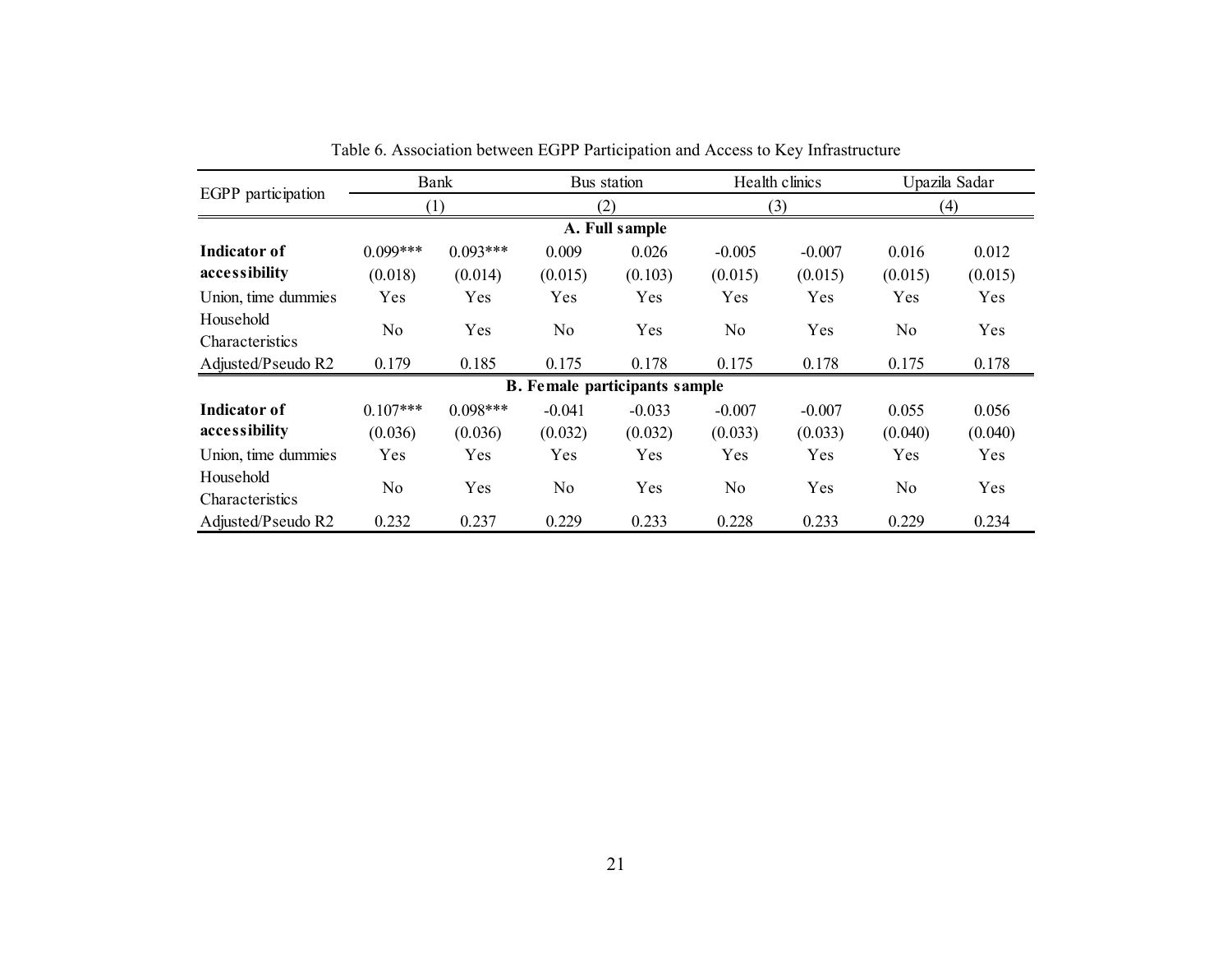To assess whether access to a bank is a mere reflection of a *Union* being more accessible to various infrastructure, which facilitates the *Union*'s EGPP implementation, we examine the association of access to other facilities with EGPP participation, using the same *Union*-time fixed effects models. The results show that access to these facilities has little association with EGPP participation, and thus confirms the validity of access to bank as an instrument for EGPP participation (Columns (2) through (4) in Table 6). When we change the definition to incorporate both time and distance, where easy access means within 30 minutes of reach or within 5 kilometers boundary, or use actual time to the nearest bank, the results (See Appendix Table 1) show that the association between the easy access to banks and EGPP participation remains significant.<sup>18</sup>

| Covariates                     |          | Log(Household Expenditure)<br>(1) | Log(Per capita household<br>expenditure)<br>(2) |             |
|--------------------------------|----------|-----------------------------------|-------------------------------------------------|-------------|
|                                | base     | extended                          | base                                            | extended    |
| Access to bank                 | $-0.044$ | $-0.025$                          | $-0.040$                                        | $-0.018$    |
|                                | (0.029)  | (0.022)                           | (0.025)                                         | (0.022)     |
|                                |          | $-0.001**$                        |                                                 | $0.002***$  |
| Household head's age           |          | (0.000)                           |                                                 | (0.000)     |
| Household head's education     |          | $0.013***$                        |                                                 | $0.014***$  |
|                                |          | (0.002)                           |                                                 | (0.002)     |
|                                |          | $-0.318***$                       |                                                 | $-0.095***$ |
| Marital status (not married=1) |          | (0.017)                           |                                                 | (0.017)     |
| Disability (yes=1)             |          | $0.061***$                        |                                                 | $0.086***$  |
|                                |          | (0.011)                           |                                                 | (0.011)     |
| Household members average      |          | $0.031***$                        |                                                 | $0.019***$  |
| education                      |          | (0.004)                           |                                                 | (0.004)     |
|                                |          | $0.078***$                        |                                                 | $0.071***$  |
| Ownership (cattle=1)           |          | (0.010)                           |                                                 | (0.010)     |
|                                |          | $0.001***$                        |                                                 | $0.001***$  |
| Ownership (land=1)             |          | (0.000)                           |                                                 | (0.000)     |
|                                |          | $-0.100***$                       |                                                 | $-0.079***$ |
| Number of children under 5     |          | (0.008)                           |                                                 | (0.008)     |
|                                |          | $0.044***$                        |                                                 | $0.056***$  |
| Number of working age adults   |          | (0.005)                           |                                                 | (0.005)     |
| Union-time fixed effects       |          | Yes                               |                                                 | Yes         |
| Adjusted R squared             | 0.140    | 0.517                             | 0.088                                           | 0.298       |

Table 7. Externality Test of the Instrumental Variable

the externality tests.

<sup>18</sup> The average distance to the nearest bank when it is not located in the same *Union* is about 5 kilometers.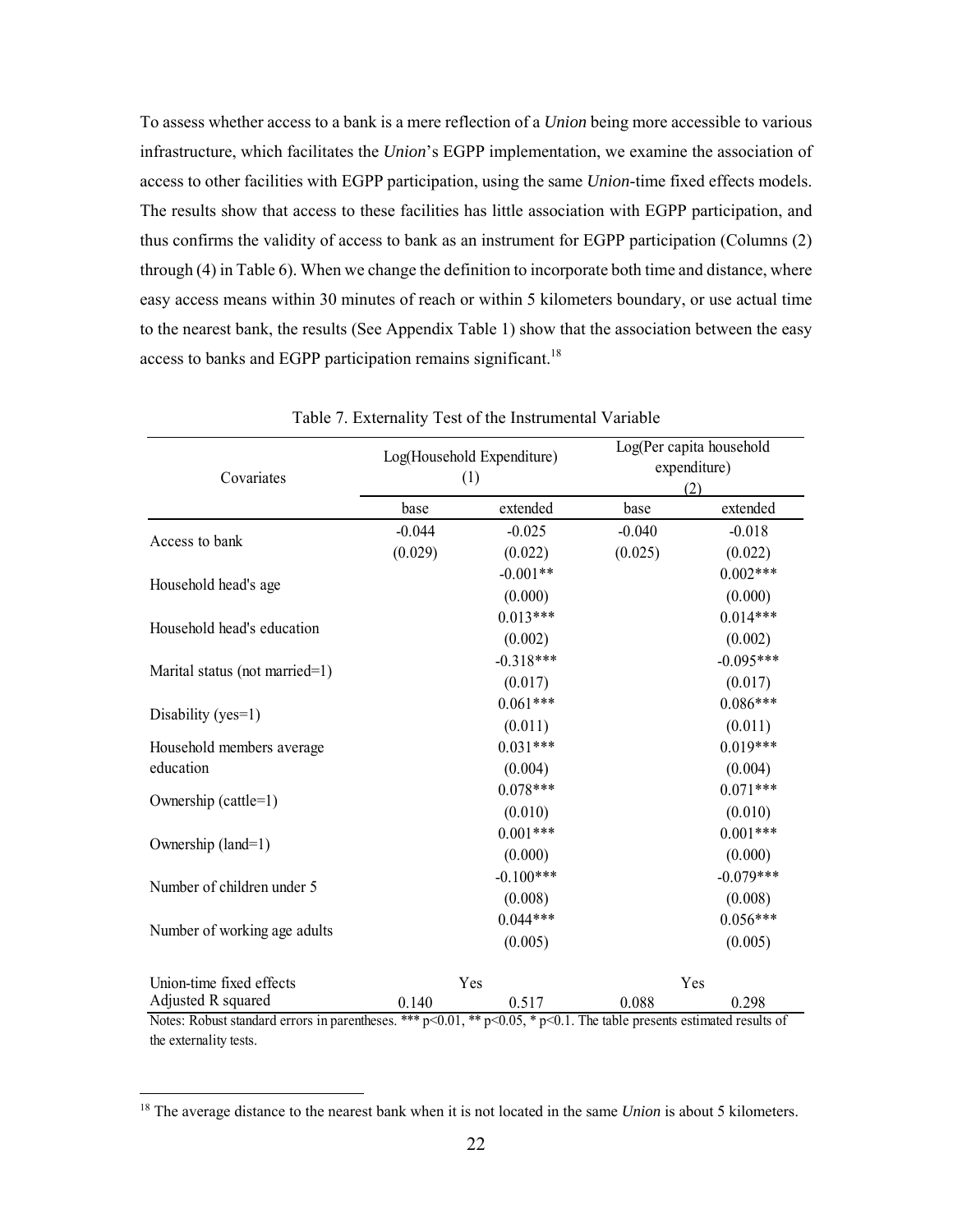We also examine the validity of the identification approach for the sample consisting of female participants of the programs. Given the greater mobility constraints faced by women, it is expected that better access to a bank is more closely associated with EGPP participation among the female sample. The regression results suggest that the correlation between access to a bank and EGPP participation is stronger for women, supporting it is not a reflection of the *Union* having better accessibility to various infrastructure.

Finally, in order to ensure the exogeneity of the instrumental variable on the outcomes of interest, such as household expenditure, a regression analysis is conducted with the total or per capita household expenditure as dependent variables and the access to bank as part of covariates. Regardless of the inclusion of household characteristics, little association is observed between the access to banks and household consumption.

## **5. Results**

 $\overline{a}$ 

Panels A and B in Figure 3 plot the distribution of total household expenditure and per capita household expenditure, respectively, using kernel density functions for non-EGPP and EGPP participating households. The total expenditure is slightly lower for EGPP participating households. The per capita distribution, on the other hand, shows that EGPP participating households have a slightly greater expenditure per person.<sup>19</sup> This suggests that household characteristics, including household size, may affect our estimation of the impact of EGPP participation on household expenditure.

## **Figure 3: EGPP Participation and Household Expenditure**

A. Log (Total household expenditure) B. Log (Per capita household expenditure)

 $19$  These differences are not statistically significant at 10 percent level of significance.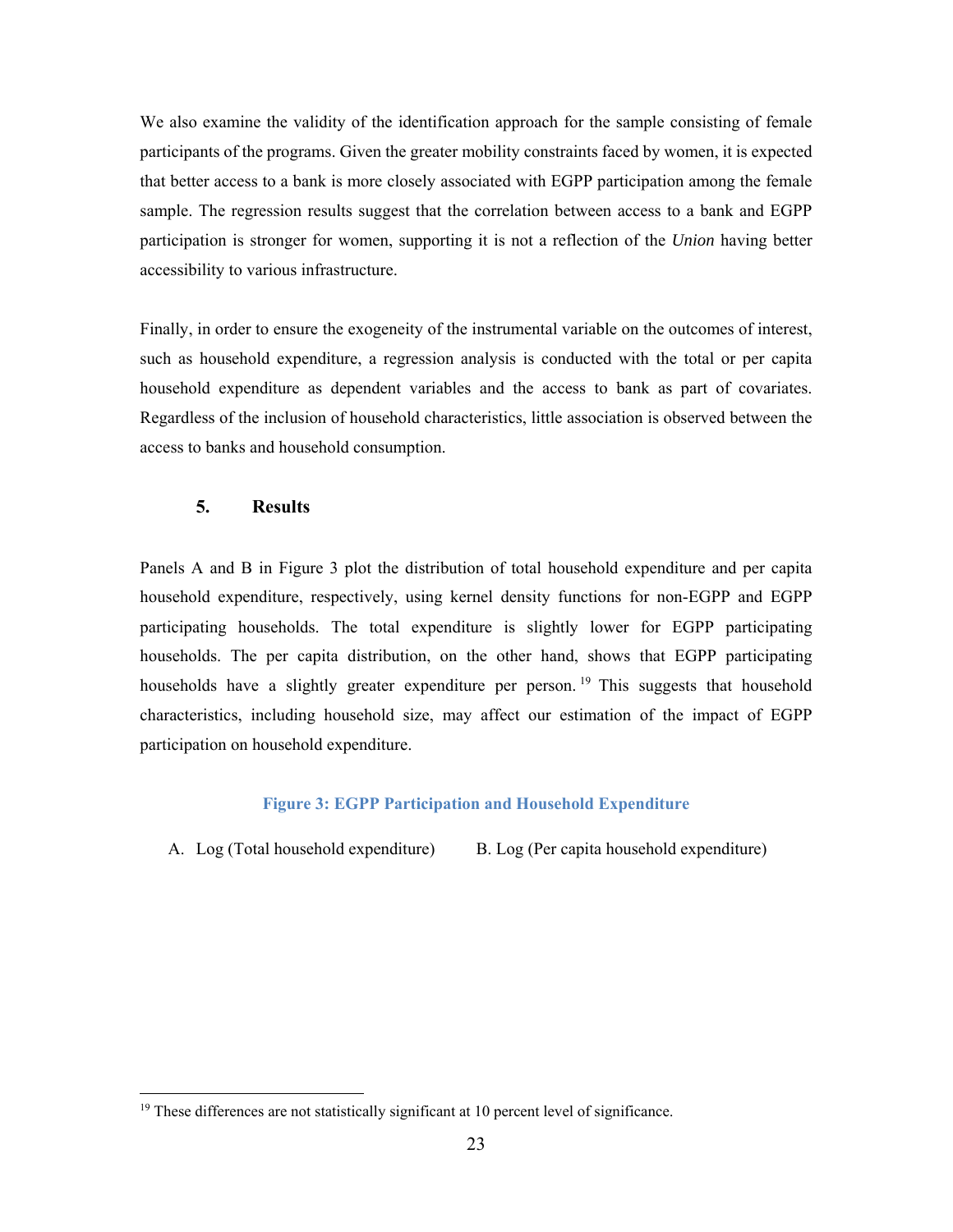

We then analyze the relations between participation in EGPP and household expenditure with regression analyses. (The results are presented in Table 8.) Specifications (1) through (4) sequentially expand the set of explanatory variables by adding covariates and *Union*-by-time fixed effects. For each specification, we present both IV and Heckman approaches.<sup>20</sup> In specification  $(1)$ , when no household or locality characteristics are controlled, the results are not different from those observed in the graphs above. As more explanatory variables are added in specifications (2) to (4), the results suggest consistent findings that both total household expenditure and per capita expenditure increase with EGPP participation.

The size of the increases is substantial. Overall household consumption, based on the full specification (4), increases between 7.7 to 10.6 percent on average, equivalent to BDT 680 to 933 increase per month (BDT 8,100 to 11,000 per year) due to participation in EGPP.<sup>21</sup> Considering that the average EGPP benefits received among the surveyed households were close to BDT 8,000 for the past year, the finding that the increase in consumption is similar or slightly greater than the transferred amount suggests that there is no evidence of significant disincentive for households to engage in new income-generating activities due to EGPP. It is not uncommon for increases in household income to be significantly less than transferred benefits from public works, because regular work or business activities are often substituted for public works, resulting in less actual income (See Rosas and Sabarwal (2016), for instance).

 $20$  See Heckman (1979) for the methodological discussion.

<sup>&</sup>lt;sup>21</sup> Likewise, the increase in per capita consumption is about 5.8 to 8.0 percent, equivalent to BDT 125 to 172 per month per capita. Given that the average household size is about 4.08, this increase translates to between BDT 510 and 704 per month per household (BDT 6,100 to 8,500 per year).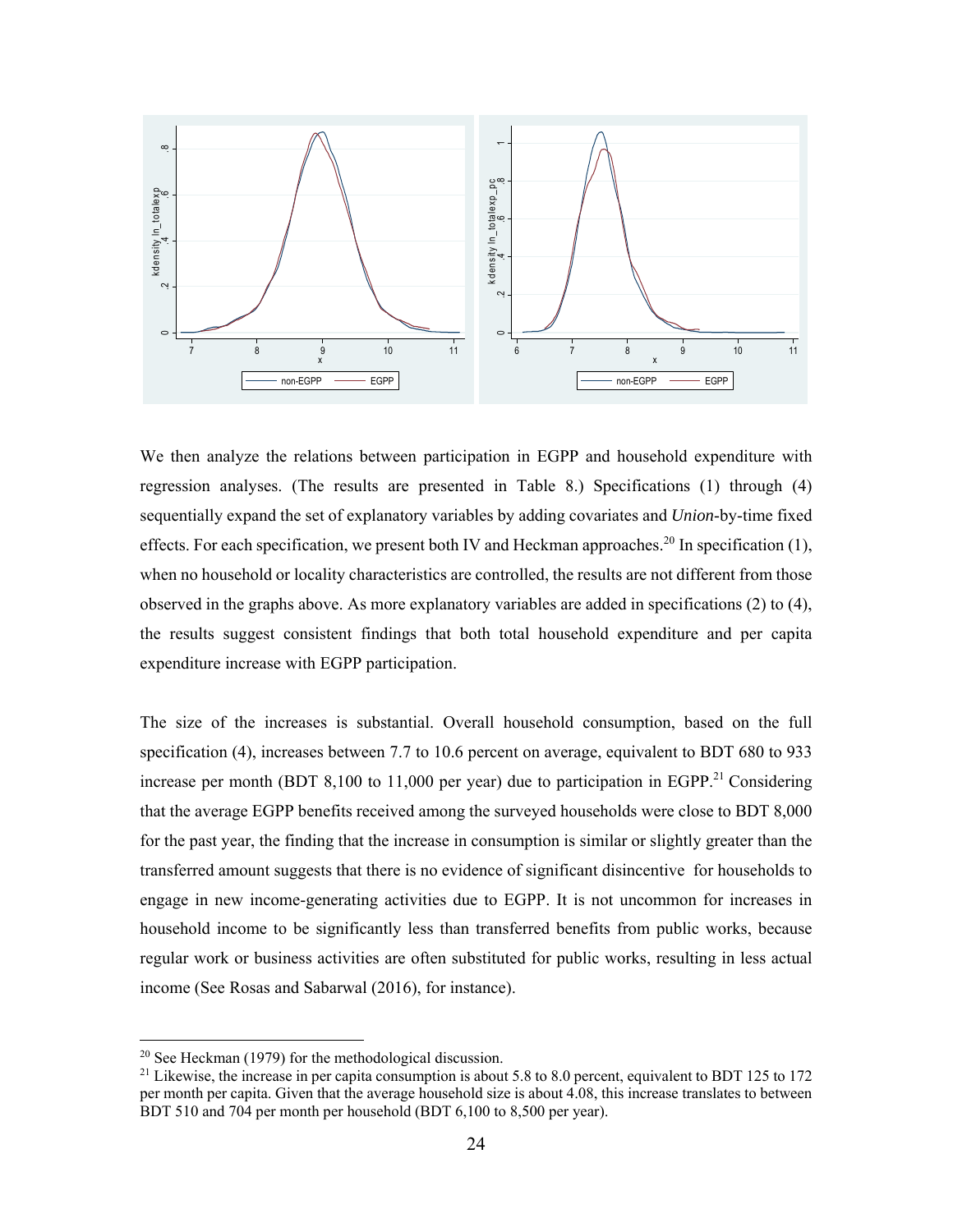|                           | (1)            |             |                                  | (2)            |            | (3)        |            | (4)        |  |
|---------------------------|----------------|-------------|----------------------------------|----------------|------------|------------|------------|------------|--|
| Log (monthly expenditure) | IV             | Heckman     | IV                               | Heckman        | IV         | Heckman    | IV         | Heckman    |  |
| A. Household expenditure  |                |             |                                  |                |            |            |            |            |  |
| Total                     | $-0.026$       | $-0.046$    | $0.065*$                         | 0.044          | $0.114**$  | $0.077*$   | $0.106***$ | $0.077**$  |  |
|                           | (0.046)        | (0.044)     | (0.034)                          | (0.032)        | (0.047)    | (0.045)    | (0.036)    | (0.034)    |  |
|                           | $-0.137***$    | $-0.158***$ | $-0.032$                         | $-0.052*$      | 0.055      | 0.012      | 0.055      | 0.022      |  |
| Food                      | (0.045)        | (0.043)     | (0.032)                          | (0.031)        | (0.046)    | (0.044)    | (0.034)    | (0.032)    |  |
|                           | $-0.031$       | $-0.048$    | 0.019                            | 0.004          | 0.069      | 0.040      | 0.054      | 0.032      |  |
| Non-food (monthly items)  | (0.045)        | (0.043)     | (0.037)                          | (0.035)        | (0.047)    | (0.045)    | (0.039)    | (0.037)    |  |
| Non-food (annual items)   | $0.184***$     | $0.157**$   | $0.265***$                       | $0.229***$     | $0.240***$ | $0.204***$ | $0.214***$ | $0.179***$ |  |
|                           | (0.071)        | (0.068)     | (0.062)                          | (0.059)        | (0.075)    | (0.071)    | (0.066)    | (0.062)    |  |
| Covariates                | N <sub>o</sub> |             | Yes                              |                | No         |            | Yes        |            |  |
| Union-time fixed effects  | No             |             |                                  | N <sub>o</sub> |            | Yes<br>Yes |            |            |  |
|                           |                |             |                                  |                |            |            |            |            |  |
|                           |                |             | <b>B.</b> Per capita expenditure |                |            |            |            |            |  |
| Total                     | $0.080**$      | $0.062*$    | 0.037                            | 0.023          | 0.027      | 0.012      | $0.080**$  | $0.058*$   |  |
|                           | (0.038)        | (0.036)     | (0.034)                          | (0.032)        | (0.040)    | (0.038)    | (0.035)    | (0.033)    |  |
| Food                      | $-0.031$       | $-0.050$    | $-0.059*$                        | $-0.073**$     | $-0.031$   | $-0.053$   | 0.028      | 0.003      |  |
|                           | (0.035)        | (0.033)     | (0.032)                          | (0.031)        | (0.037)    | (0.035)    | (0.033)    | (0.032)    |  |
| Non-food (monthly items)  | $0.075*$       | 0.060       | $-0.008$                         | $-0.017$       | $-0.017$   | $-0.025$   | 0.028      | 0.014      |  |
|                           | (0.042)        | (0.040)     | (0.037)                          | (0.035)        | (0.045)    | (0.042)    | (0.039)    | (0.037)    |  |
| Non-food (annual items)   | $0.290***$     | $0.266***$  | $0.238***$                       | $0.208***$     | $0.153**$  | $0.139**$  | $0.188***$ | $0.160***$ |  |
|                           | (0.066)        | (0.063)     | (0.061)                          | (0.058)        | (0.069)    | (0.066)    | (0.066)    | (0.062)    |  |
| Covariates                | N <sub>o</sub> |             |                                  | Yes            | No         |            | Yes        |            |  |
| Union-time fixed effects  | No             |             | No                               |                |            | Yes        |            | Yes        |  |
| Num. of obs               | 6,718          |             | 6,718                            |                | 6,718      |            | 6,718      |            |  |

Table 8. Impacts of EGPP Participation on Monthly Expenditure

Notes: Robust standard errors in parentheses. \*\*\* p<0.01, \*\* p<0.05, \* p<0.1. The table presents estimated coefficients of EGPP participation on various outcomes using two different approaches and four different specifications.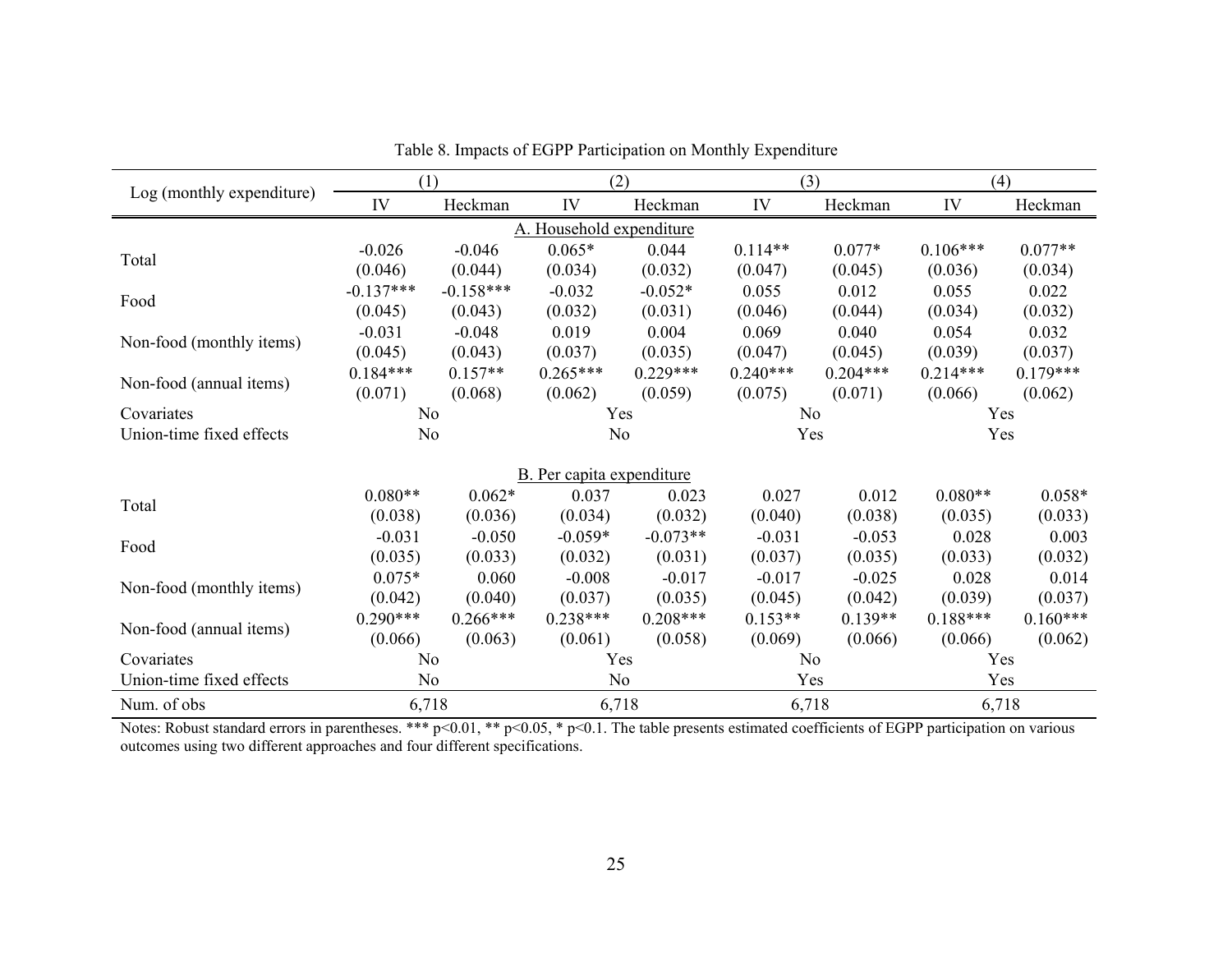The impact of EGPP participation on food consumption is small and statistically insignificant. There is no consensus regarding the impact of workfare on food consumption and security, or nutrition. Berhane et al. (2014) found that public works in Ethiopia did not increase food consumption although it significantly reduced food insecurity (Gilligan et al. 2009). Brown et al. (1994) found positive impacts of workfare participation on children's nutrition outcomes due to income effects. However, Beegle et al. (2017) found that there was no evidence that Malawi's public works improved food security. While there is little change in overall consumption on food, we investigate more on food security and quality of food below. Meanwhile, significant increases in expenditure due to EGPP participation are from non-food annual items, including expenses for health care, education, housing, and leisure. This finding holds for both total and per capita household expenditure.

To further investigate the pattern of consumption, we disaggregate the food and non-food annual items, and delve deeper into the association between EGPP participation and the composition of expenditures. Tables 9 and 10 report the marginal effects of EGPP participation on each subcategory of food and non-food annual items respectively, using IV and Heckman approaches with all covariates and fixed effects.<sup>22</sup> It is noteworthy that some households have no spending on certain items; thus, the number of observations varies depending on the dependent variable.

With respect to food, a clear pattern is observed both in total and per capita consumption (Table 9): households consume more meats, dairy, and fish as they shift away from eating vegetables and fruits and food prepared outside the home. Poor households in developing countries generally do not consume a sufficient amount of quality protein, especially from animal sources, and Bangladesh's nutrition assessment depicts similar challenges (Food and Agriculture Organization, 2014). In light of this situation, EGPP participation has resulted in households consuming more proteins, especially meats, which is an encouraging development. With this effect, EGPP participation helps improve food security, which has been demonstrated by fewer households reporting insufficient food intake, and fewer households using food cuts as a risk-coping strategy, and expressing concerns over food.<sup>23</sup>

 $22$  Limiting the analysis to the female sample yields very similar results.

 $23$  The impacts on each of these three outcomes are estimated as 10.3, 8.4, and 9.5 percentage points, respectively, when using full specification regressions.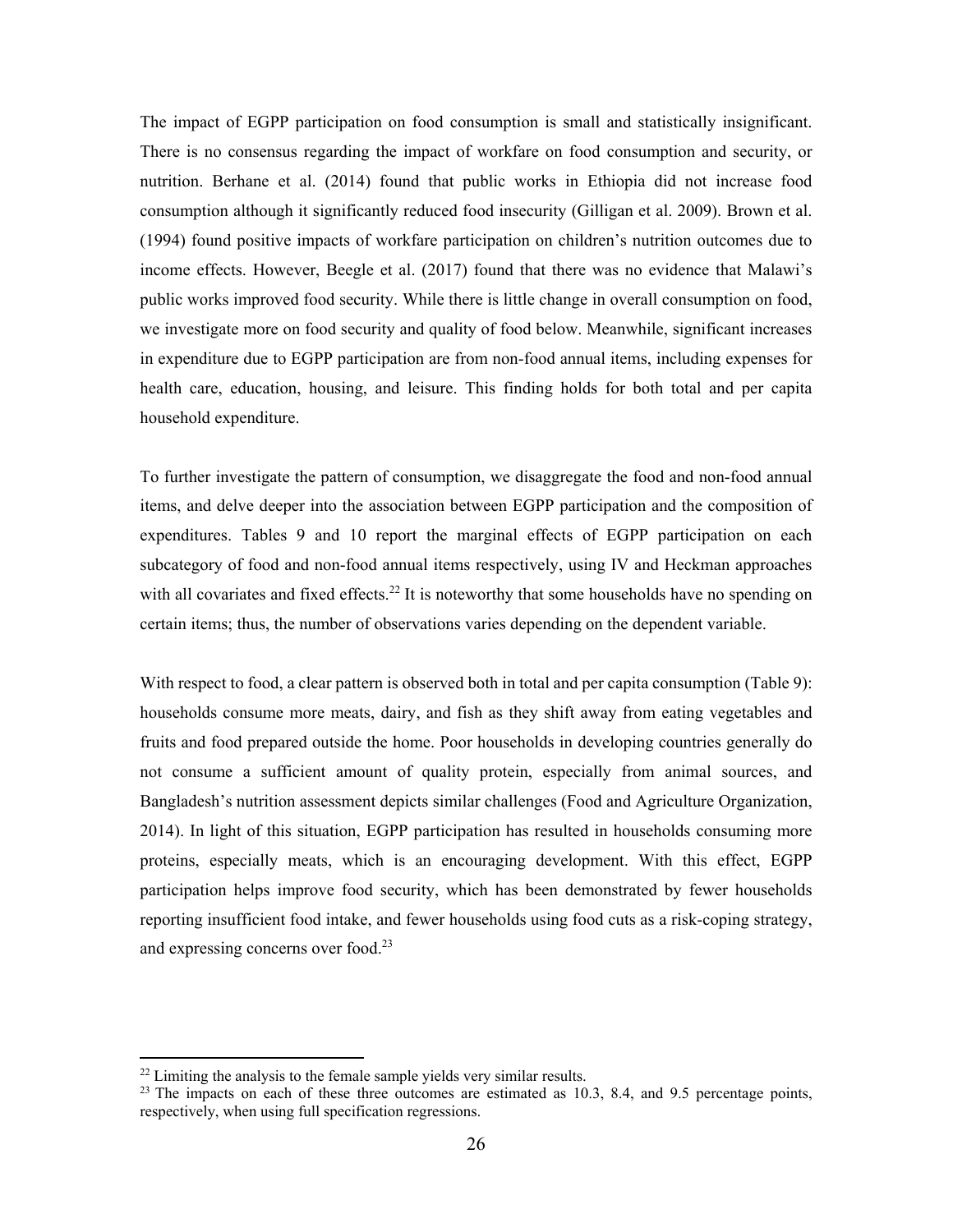| Log (monthly                  |            | Total       | Per capita | Num of      |       |
|-------------------------------|------------|-------------|------------|-------------|-------|
| expenditure)                  | IV         | Heckman     | IV         | Heckman     | obs   |
| Cereal                        | 0.040      | 0.032       | 0.014      | 0.013       | 6,718 |
|                               | (0.028)    | (0.027)     | (0.026)    | (0.025)     |       |
| Meat and dairy                | $0.234***$ | $0.204***$  | $0.217***$ | $0.196***$  | 6,083 |
|                               | (0.079)    | (0.074)     | (0.079)    | (0.074)     |       |
| Fish                          | $0.241*$   | 0.156       | $0.234*$   | 0.161       | 4,364 |
|                               | (0.127)    | (0.119)     | (0.128)    | (0.119)     |       |
| Fruit                         | $-0.195$   | $-0.206*$   | $-0.223*$  | $-0.226*$   | 4,918 |
|                               | (0.125)    | (0.118)     | (0.126)    | (0.118)     |       |
| Vegetables                    | $-0.040$   | $-0.069*$   | $-0.066*$  | $-0.087**$  | 6,718 |
|                               | (0.038)    | (0.036)     | (0.038)    | (0.036)     |       |
| Food prepared outside<br>home | $-0.099**$ | $-0.125***$ | $-0.125**$ | $-0.143***$ | 6,720 |
|                               | (0.050)    | (0.047)     | (0.050)    | (0.047)     |       |
| Covariates, fixed effects     | Yes        |             |            | Yes         |       |

Table 9. Impacts of EGPP Participation on Food Consumption

Notes: Robust standard errors in parentheses. \*\*\* p<0.01, \*\* p<0.05, \* p<0.1. The table presents estimated coefficients of EGPP participation on various outcomes using two different approaches with a full specification based on column (4) in Table 7.

Table 10 indicates that EGPP participating households have significantly increased their expenditures on health care and other items including leisure, festivals, and gifts. The large and significant increases in the expenditure for health care is notable for both genders. The average expenditure on health care among the sample households is about BDT 527 per month, which is equivalent to 6 percent of total household expenditure as noted earlier, an increase by almost 35 percent that amounts to BDT 184. Increased spending on leisure, festivals, and gifts — mostly luxury rather than necessity goods — indicates a strong income effect of EGPP participation and extra income. Considering that the average expenditure on these items is about BDT 512 per month, the 80 percent increase in expenditures is about BDT 410, a very significant resource allocation. In contrast to increased spending on health care and leisure, mostly for adults, investment in education and purchase for clothes and shoes shows insignificant differences or slight reduction for EGPP participating households. This situation may be attributable in part to the fact that childless households comprise close to one-quarter (23 percent) of the sample, and households with children may be already receiving educational subsidies. Alternatively, with labor required for public works, intra-household resource allocation may be made favorably to adults, especially in their health, than children.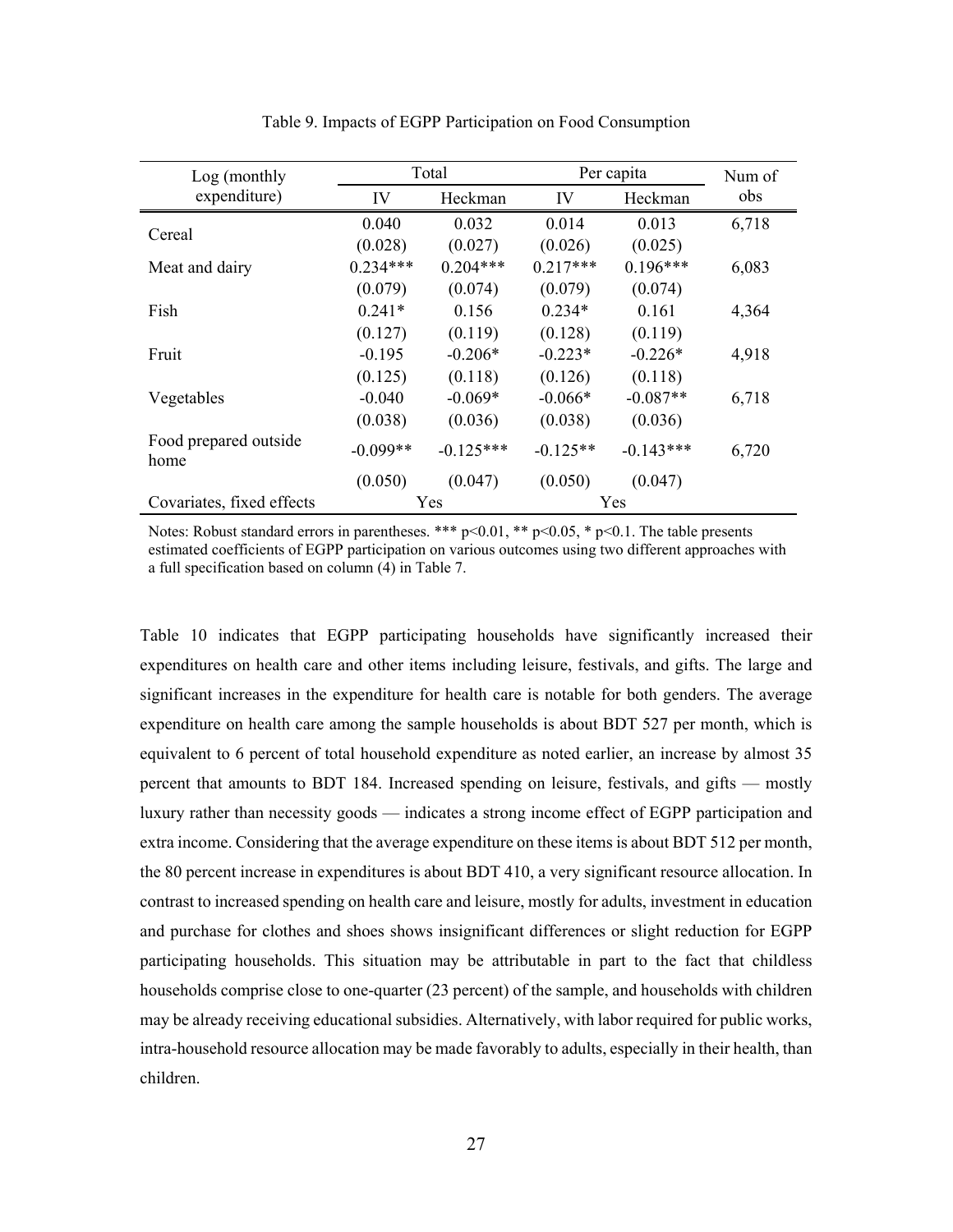| Log (monthly                |            | Total      | Per capita | Num of     |       |
|-----------------------------|------------|------------|------------|------------|-------|
| expenditure)                | IV         | Heckman    | IV         | Heckman    | obs   |
| Clothes and shoes           | $-0.069$   | $-0.077*$  | $-0.095**$ | $-0.095**$ | 6,718 |
|                             | (0.049)    | (0.046)    | (0.048)    | (0.045)    |       |
| Health care (men)           | $0.375***$ | $0.372***$ | $0.375***$ | $0.372***$ | 6,256 |
|                             | (0.129)    | (0.121)    | (0.129)    | (0.121)    |       |
| Health care (women)         | $0.344***$ | $0.334***$ | $0.344***$ | $0.334***$ | 6,603 |
|                             | (0.124)    | (0.117)    | (0.124)    | (0.117)    |       |
| Education (boys)            | $-0.055$   | $-0.192$   | $-0.055$   | $-0.192$   | 2,508 |
|                             | (0.188)    | (0.175)    | (0.188)    | (0.175)    |       |
| Education (girls)           | $-0.220$   | $-0.241$   | $-0.220$   | $-0.241$   | 2,618 |
|                             | (0.199)    | (0.186)    | (0.199)    | (0.186)    |       |
| Housing                     | 0.020      | $-0.013$   | $-0.006$   | $-0.032$   | 6,675 |
|                             | (0.081)    | (0.077)    | (0.081)    | (0.077)    |       |
| Others (leisure, festivals, | $0.842***$ | $0.799***$ | $0.820***$ | $0.784***$ | 6,552 |
| gifts, etc.)                | (0.217)    | (0.204)    | (0.216)    | (0.204)    |       |
| Covariates, fixed effects   |            | Yes        |            | Yes        |       |

Table 10. Impacts of EGPP Participation on Non-food Consumption

Notes: Robust standard errors in parentheses. \*\*\* p<0.01, \*\* p<0.05, \* p<0.1. The table presents estimated coefficients of EGPP participation on various outcomes using two different approaches with a full specification based on column (4) in Table 7.

Households' disposable incomes are affected by labor market earnings, savings and loans decisions; thus, we also examined the impact of EGPP participation on these decisions. Table 11 reports that EGPP participation has not changed labor supply decisions of the households maintaining the same level of employment both in numbers and ratios. Also, the propensity to have a migrant worker in the household did not vary by EGPP participation. To contrast, EGPP households have significantly reduced their amount of outstanding loans. Recall that about 70 percent of the sample households have an outstanding loan, and the median [average] loan amount is about BDT 15,000 [30,000] about 1.9 [3.8] times the monthly household expenditure. The EGPP participating households experience about a 40 percent reduction in the amount of outstanding loans, equivalent to BDT 6,750 at the median level, larger than any other reallocation of expenditure discussed previously.

Table 11. Impacts of EGPP Participation on Household Decisions

|                    |         | Total   |            |  |  |
|--------------------|---------|---------|------------|--|--|
| Outcome            | IV      | Heckman | Num of obs |  |  |
| Number of employed | 0.038   | 0.083   | 6,812      |  |  |
|                    | (0.071) | (0.067) |            |  |  |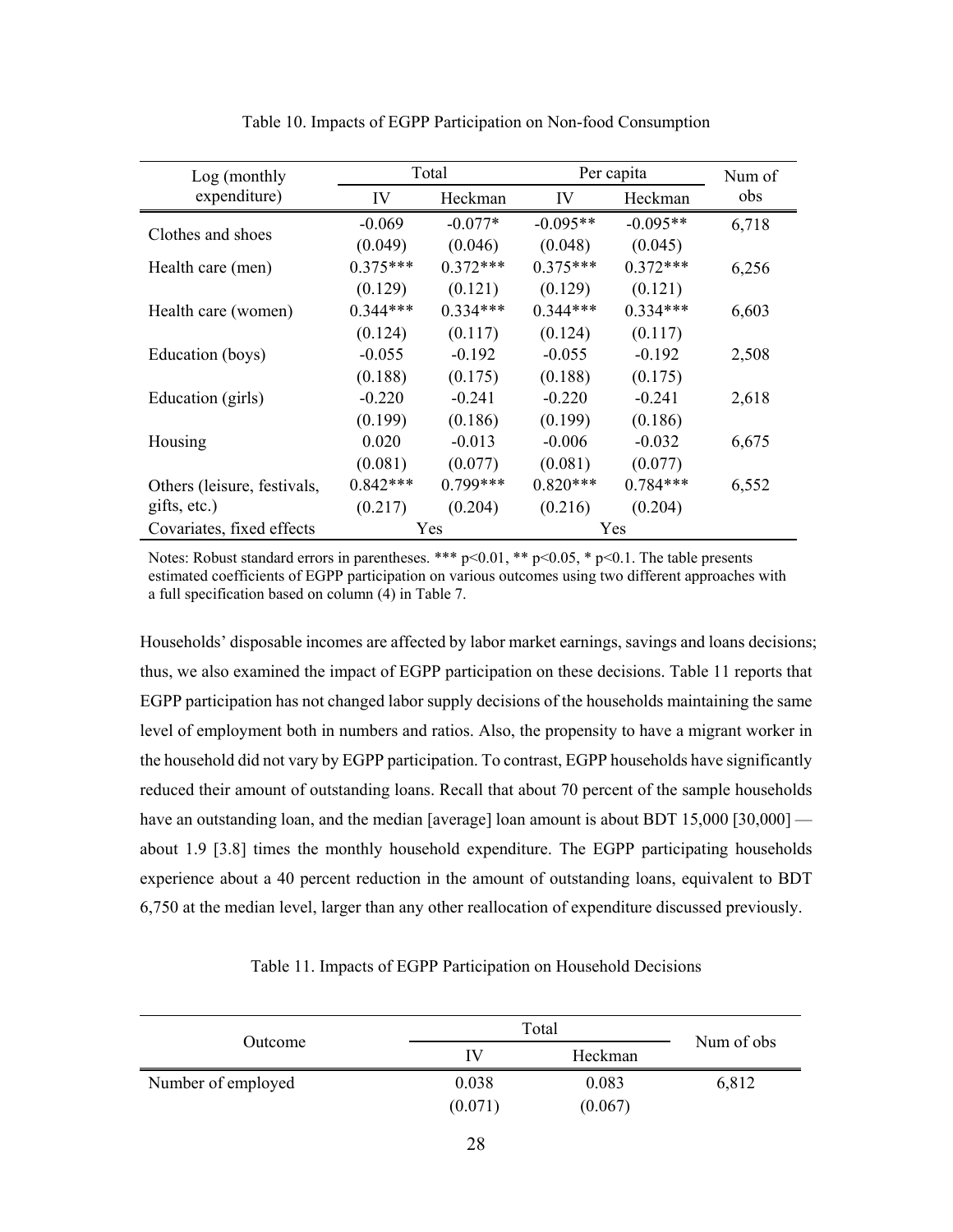| Employment ratio (num. employed   | 0.026       | 0.026       | 6,812 |
|-----------------------------------|-------------|-------------|-------|
| over num. adults in hh)           | (0.029)     | (0.027)     |       |
| Migration worker in the household | 0.005       | $-0.013$    | 6,812 |
| $(yes=1)$                         | (0.044)     | (0.042)     |       |
|                                   | $-0.138$    | $-0.217$    | 3,669 |
| Log (Savings)                     | (0.159)     | (0.150)     |       |
| Log (Outstanding loans)           | $-0.405***$ | $-0.415***$ | 4,689 |
|                                   | (0.142)     | (0.133)     |       |
| Covariates, fixed effects         |             | Yes         |       |

Notes: Robust standard errors in parentheses. \*\*\* p<0.01, \*\* p<0.05, \* p<0.1. The table presents estimated coefficients of EGPP participation on household savings and outstanding loans. All regressions include covariates and fixed effects used in Table 8.

#### **6. Program Efficiency**

 $\overline{a}$ 

As shown above, EGPP has helped participating households increase consumption of quality foods and investment in health and leisure while also reducing outstanding loans. Based on the finding that the increase in overall consumption is similar to the amount of resources transferred from the program and that little change was observed in labor supply, there is little sign of substitution effects of EGPP of regular employment and disincentives for work.

The question worth asking now is whether EGPP has achieved these outcomes in an efficient way. Potential efficiency loss (gain) of EGPP compared to alternative options mainly depends on three factors: (i) targeting accuracy; (ii) payment delivery (leakages); and (iii) operational costs and quality of projects under the workfare. In order to assess each aspect, we look into the EGPP sample and delve deeper into the program implementation, and discuss its efficiency compared to other alternative options such as unconditional cash transfer of the same amount through bank accounts.

The first issue of benefits going to the non-poor (e.g., inclusion errors) is one of multiple dimensions to measure targeting accuracy. As the level of benefits (such as wage rates for EGPP) does not vary by household characteristics, the marginal impacts of the benefit would be greater for poorer households that are more credit constrained. Therefore, by improving targeting accuracy, the poverty-reducing and welfare-enhancing impacts of social assistance programs can be enhanced with efficiency gains. Utilizing income quintiles based on per capita consumption,<sup>24</sup> we analyzed

 $24$  The latest nationally representative Household Income and Expenditure Survey was conducted in 2010. Based on per capita household consumption, the income cut-off for each quintile is calculated. Using the Consumer Price Index available as part of the World Development Indicators of the World Bank, each income cut-off level was price adjusted and used for the benefits and beneficiary incidence analysis.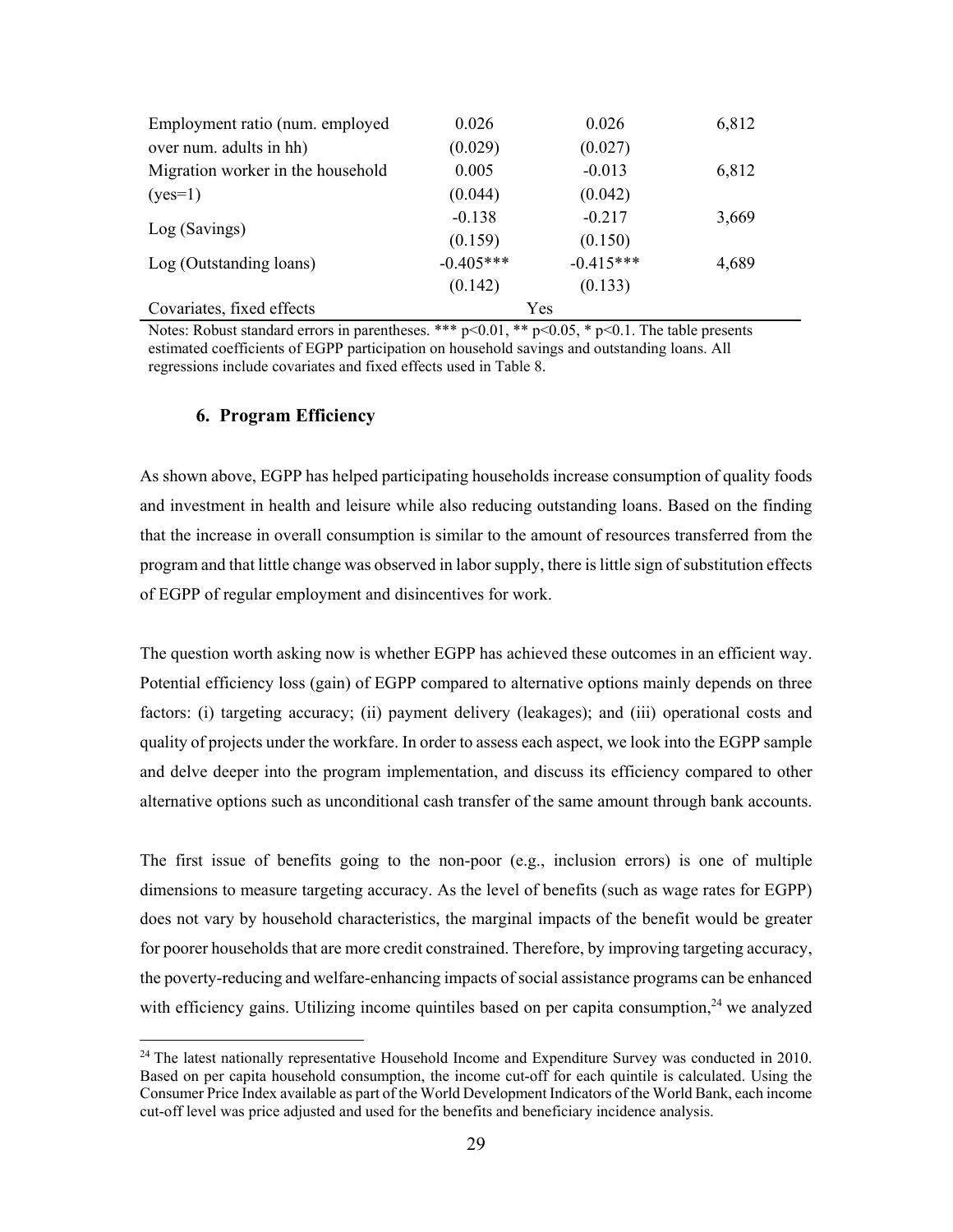the share of beneficiaries originating from households in the bottom 2 quintiles (poor) versus top 3 quintiles (non-poor). The results of the benefits and beneficiary incidence analysis suggests that about 62 percent of total EGPP beneficiaries come from poor households (34 percent for the lowest and 28 percent for the second lowest quintile). Given that the average beneficiary incidence of the bottom 2 quintiles among social assistance programs in the Low Middle Income Countries to which status Bangladesh reached in 2014, is about 38 percent,<sup>25</sup> the level of inclusion errors of EGPP seems to be relatively low.

The targeting performance of EGPP is an outcome of self-targeting and committee-based rationing. One way to improve targeting performance in self-targeted schemes such as the workfare is, as Ravallion (1991) suggests, to increase costs of program participation so only the most needy would participate. Local committee-based selection of participants may improve targeting by incorporating further information on characteristics of desired participants or worsen it by subjectively selecting beneficiaries to extract rents.<sup>26</sup> The extent to which there are oversubscription, rationing, and unmet demand for EGPP is difficult to assess because no data have been collected for those who applied for EGPP but were not selected. If a PMT-based targeting method is additionally applied to the current pool of EGPP participants and only households in the bottom 40 percent of the distribution of poverty scores are allowed to participate, the data suggest that the beneficiary incidence of the poor would increase to 73 percent. Targeting performance can even further improve if costs of participation (e.g., stigma) increase due to clear signaling for poverty targeting with an addition of a PMT-based selection mechanism. Unconditional cash transfers would not be able to achieve the outcome of self-targeting without the work requirement and opportunities that workfare offers, unless the PMT-based targeting alone outperforms selftargeting.

The second issue related to beneficiaries not receiving their full entitlements is associated with payment delivery, and this aspect of efficiency does not change even if cash transfer instead of workfare is introduced. Discrepancy between entitled and received benefits has commonly existed in social assistance programs, especially in the case of food aid, which provides support for transition from food aid to cash payment. As discussed earlier, even for EGPP, which pays benefits

 $^{25}$  This is from the Atlas of Social Protection Indicators of Resilience and Equity (ASPIRE) database.

 $^{26}$  A study based on Pakistan's Benazir Income Support Program suggests that politician picked beneficiary selection significantly showed favoritism towards well connected, less deserving households. See Haseeb and Vyvorny (2017).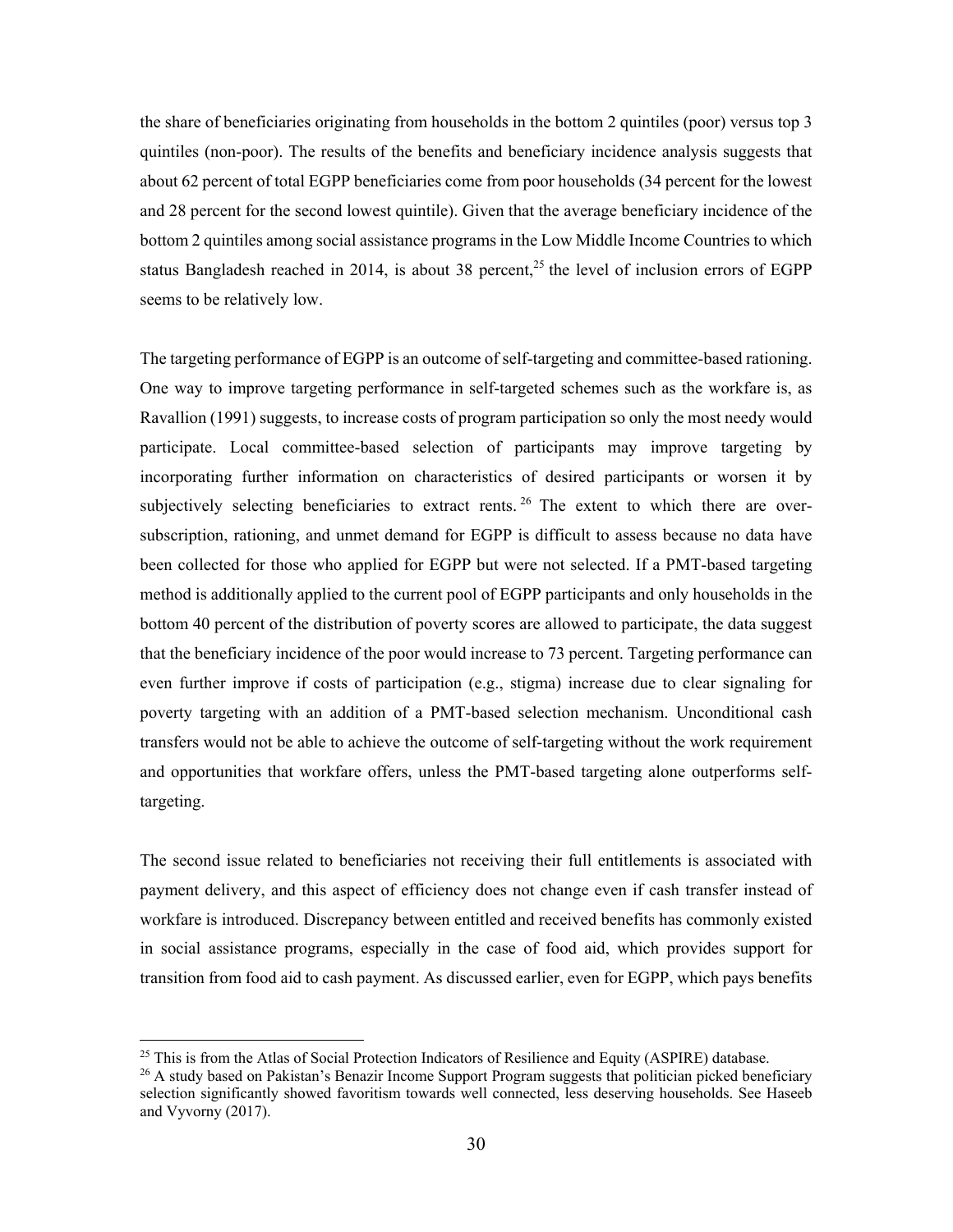through a bank account, a gap exists between the entitled and received wages.<sup>27</sup> The gap may stem from the practice of paying fees to collect benefits quickly from banks without having to wait in queues for a long time; mid-way through the process, resources are wasted and the potential for fraud and corruption is created. Only 46 percent of the sample households indicate that they have banks within their *Union*, which likely imposes significant time costs and explains why people are willing to accept measures to bypass the wait.

Compared to the first two issues, the third issue of leakage associated with the quality of public works receives less attention in policy discussions related to workfare's social accountability. Workfare typically has dual objectives: one is to reduce poverty by providing livelihoods and earnings opportunities to poor individuals with limited labor market opportunities; and the other is to build community assets and infrastructure through public works. While the former is greatly emphasized, little policy attention has been paid to the latter objective. The EGPP budget allocation reflects close to 90 percent of wages for beneficiaries, with the remaining 10 percent allocated for operation costs (materials and tools) and supervisors' allowances.<sup>28</sup> Similarly, the shares are 80 percent for Ethiopia's Productive Safety Net Program and 88 percent for Rwanda's Umurenge Program (See Zimmerman, 2014).

To gauge the quality of the workfare schemes (mostly roads repair and re-construction), a series of questions regarding selected projects were examined (Table 12). While a large majority of EGPP participants agree that the benefits of community projects would be broad-based, participants are not properly equipped with tools and materials necessary for works. For the question whether the project value would last more than a year, respondents were evenly split, suggesting that there are doubts on sustainability. Also, when asked about the scheme being well-maintained, about threequarters of EGPP participants positively responded. The survey responses imply that projects under workfare programs improve the condition of roads, but the improvement may be temporary without proper maintenance.

Table 12. Quality of Workfare Implementation

 $27$  Recall from Figure 1 that there is a non-negligible share of households that receives less than entitled amounts of BDT 8,000 or 16,000.

 $^{28}$  Administrative data from the Department of Disaster Management. Other administrative costs (staff costs of the Ministry) are not reflected in the EGPP budget.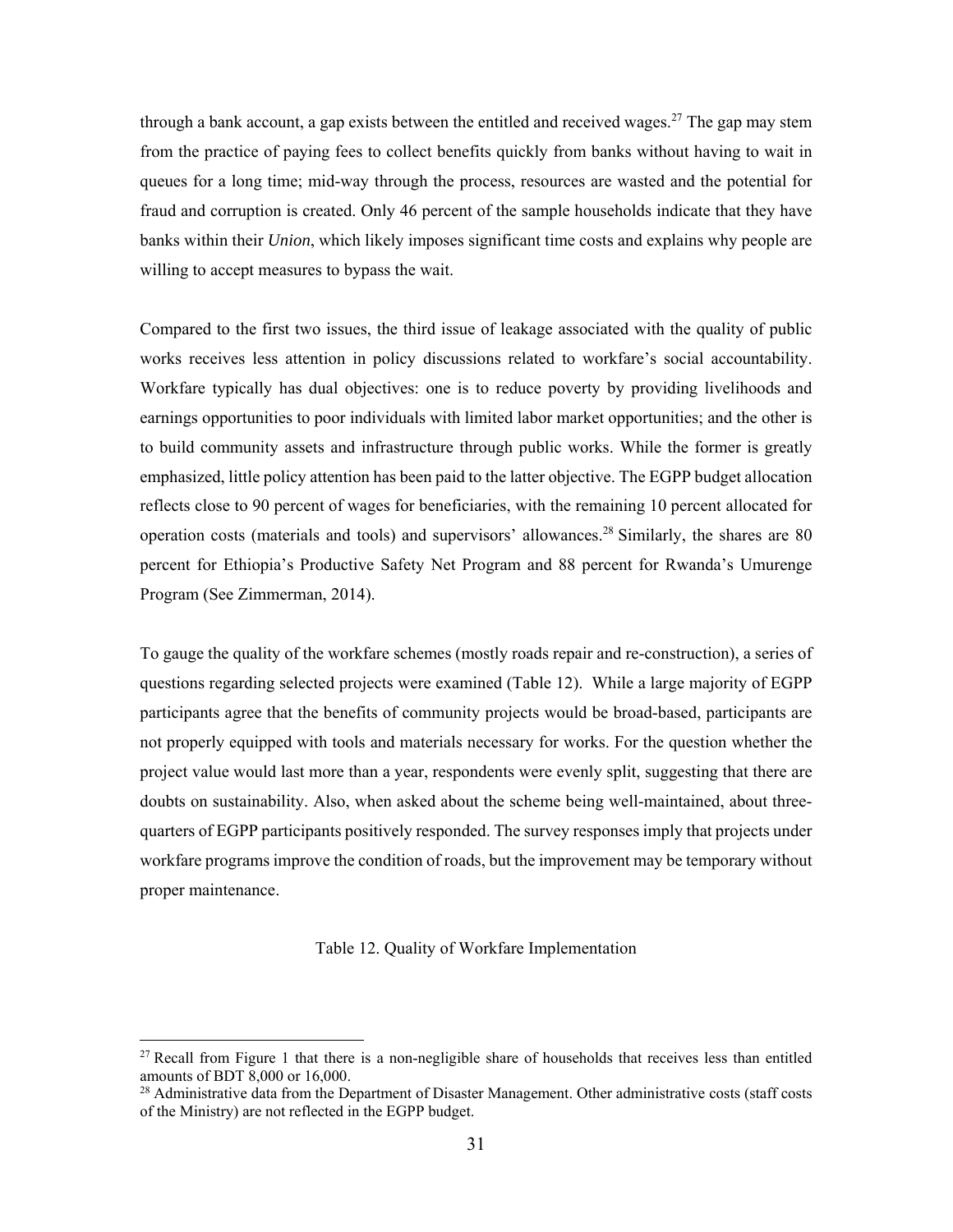| Quality of workfare implementation       | Share of those who agree<br>or strongly agree $(\% )$ | Share of those who<br>disagree or strongly<br>disagree $(\% )$ |
|------------------------------------------|-------------------------------------------------------|----------------------------------------------------------------|
| 1. Selected projects benefit only a      |                                                       |                                                                |
| narrow group of people in village        | 19.6%                                                 | 78.10%                                                         |
| 2. Workers were provided with            |                                                       |                                                                |
| adequate tools for completing the        |                                                       |                                                                |
| projects                                 | $8.7\%$                                               | 90.70%                                                         |
| 3. Projects had adequate supply of       |                                                       |                                                                |
| materials                                | 25.7%                                                 | 73.20%                                                         |
| 4. The project will provide benefits for |                                                       |                                                                |
| one year or longer once completed        | 47.7%                                                 | 47.80%                                                         |
|                                          |                                                       |                                                                |

Note: The questions were asked to EGPP participants.

#### **7. Conclusions**

 $\overline{a}$ 

Workfare is an important policy instrument for social protection for the poor in developing countries. Many of these programs are in part financed by donors, and thus evaluating these programs is critical to assess the development effectiveness of aid. Despite its popularity and importance, there is surprisingly limited evidence regarding how well and efficiently workfare programs work. This paper contributes to building a robust evidence base for social policies by examining the first-order impacts of a large-scale, modern workfare program, EGPP, on poor households receiving traditional social assistance benefits.

Utilizing the fact that EGPP requires a bank account and direct transfer of cash benefits to beneficiaries, we used access to banks as an instrument variable for the evaluation. Our findings show that EGPP participation has both qualitative and quantitative impacts on households' welfare. Program participation not only increases a household's per capita consumption, it also improves the quality of food consumption by increasing the expenditures on better quality protein (meat and dairy products as well as fish) and increases investments in health for both genders. In addition, the program benefits include substantially reducing households' outstanding loans, and reducing the reliance on loans in response to shocks, which in turn alleviates the burden of indebtedness.

Based on these findings, we also discuss the effectiveness of workfare compared to its operationally simpler alternative, unconditional cash transfers.<sup>29</sup> The poverty-reducing impacts of the two, in

 $29$  Unconditional cash transfers are considered to be operationally simpler compared to public works which tend to involve construction and compliance verifications in addition to wage transfers. However, this does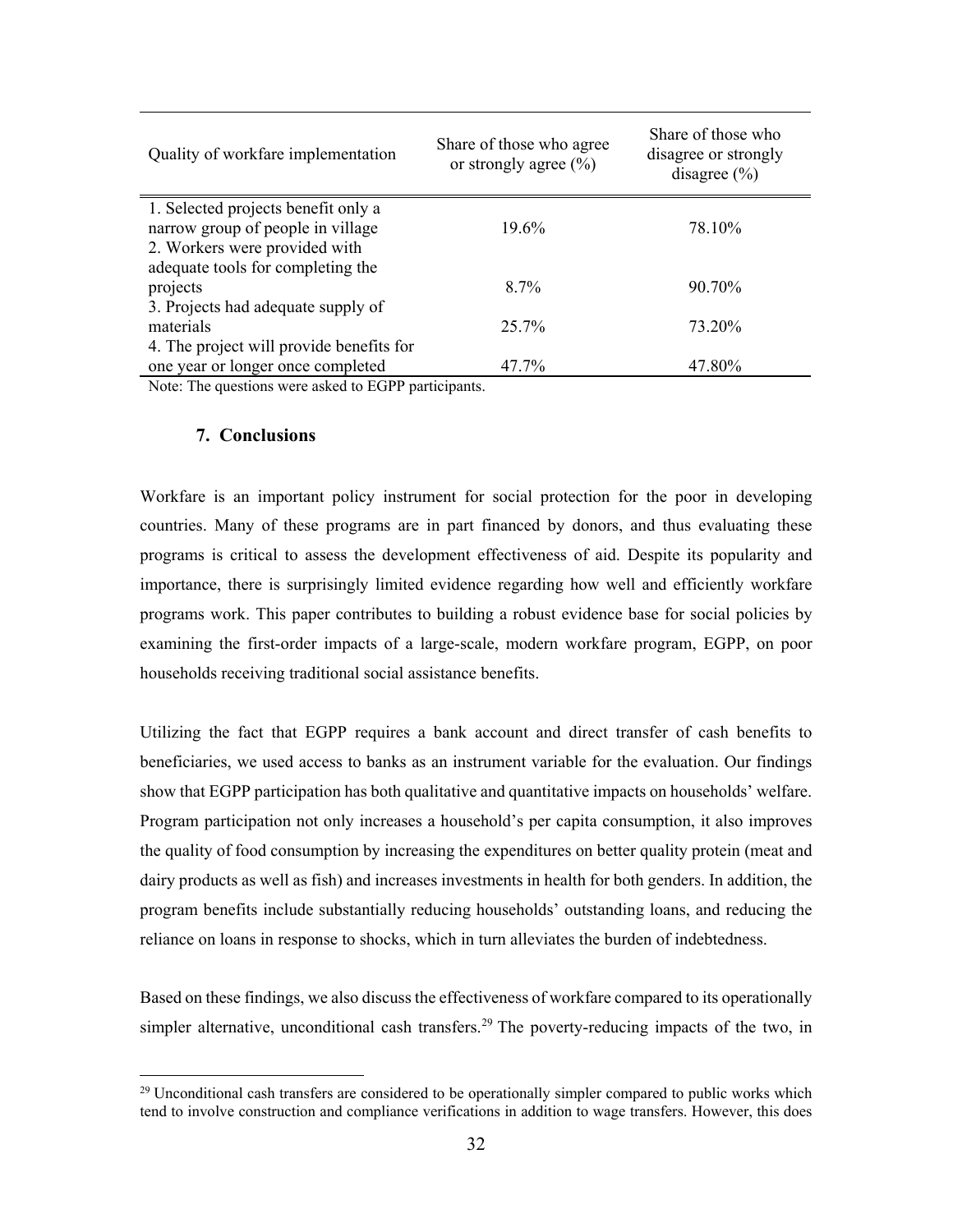theory, should be the same as long as the same amount is transferred to the equally targeted populations. However, in practice, there may be differential impacts due to behavioral changes. For instance, while there is abundant evidence of impacts of unconditional cash transfers particularly on increases in children's human capital (e.g., Edmonds, 2006; Baird et al. 2011), significant increases in adults' health expenditure due to EGPP participation suggest that workfare may induce more investment in adults' labor which would serve as a source of income. Both workfare and unconditional cash transfers are often faced with concerns on substitution effects or work disincentives. As shown earlier, there is little evidence of substitution effects for EGPP, while Banerjee et al. (2016) concluded that the study assessing cash transfer programs in six developing countries also did not find systematic evidence that the cash transfer programs reduce labor supply. With respect to targeting performance, workfare may achieve better outcomes based on selftargeting if well designed and implemented.

Political economy of social assistance programs may favor workfare programs compared to unconditional cash transfers due to their provision for work experience and public assets and infrastructure. By engaging in productive activities in the labor market, individual workers can improve work experience and skills that would be useful in other labor market activities. Indeed, an increasing number of public works programs combine training and public works (termed a 'public works plus' model) in order to further promote human capital accumulation. However, more evidence is needed regarding the value of infrastructure built through public works, the implementation efficiency of the work projects, and the impact of participation in workfare on human capital and future employment in order to assess the comparative advantages of public works relative to unconditional cash transfers. It is therefore inconclusive whether the workfare would achieve the same objectives as efficiently as unconditional cash transfer. However, it is clear that efficiency of the workfare program can be further strengthened by reducing various sources of leakages – targeting, payment delivery, and quality of assets built.

not mean that the operating costs of cash transfers are negligible because the costs often vary with the Government to Persons (G2P) payment infrastructure.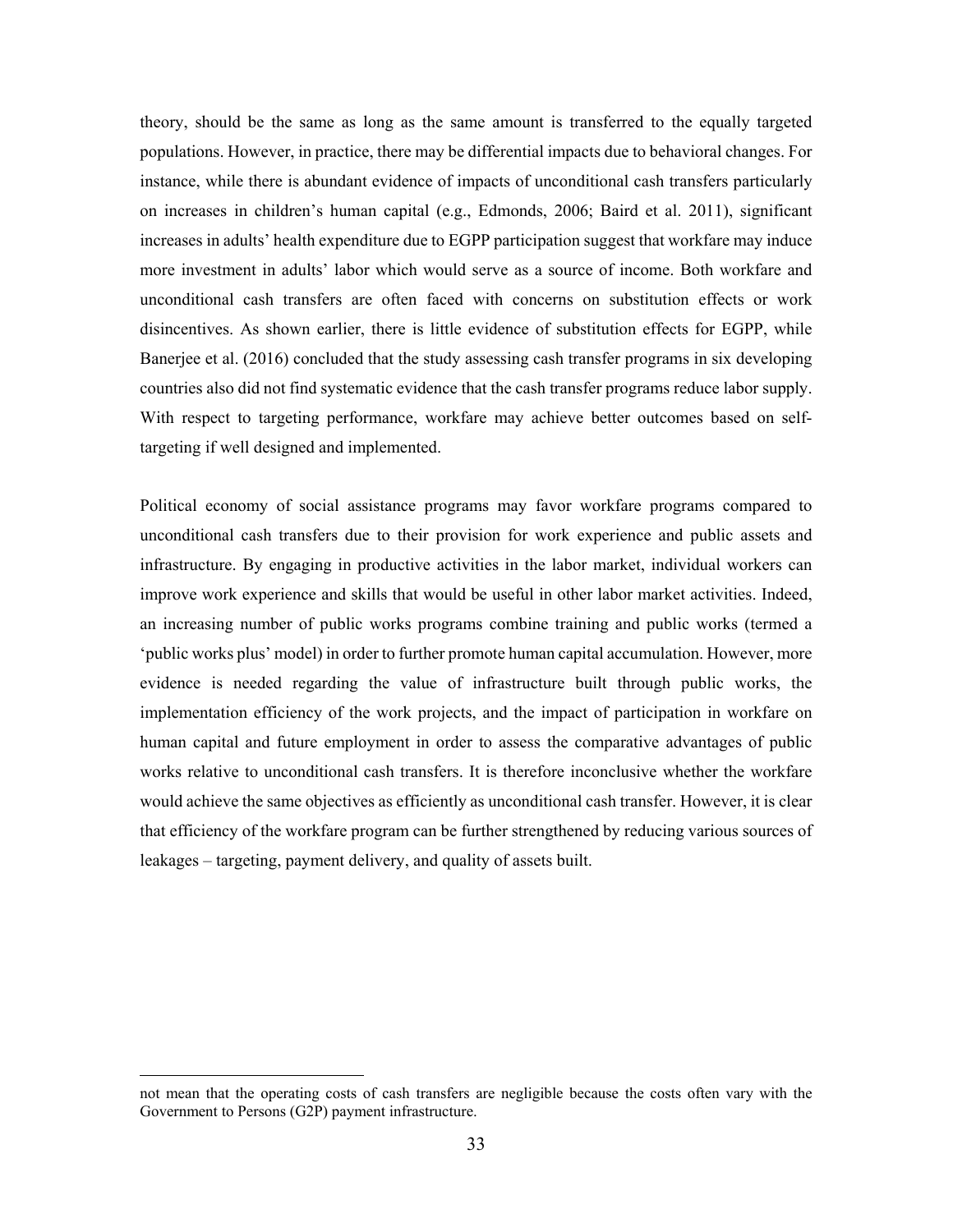# References

- Banerjee, A., R. Hanna, G. Kreindler, and B. Olken. (2016). "Debunking the Stereotype of the Lazy Welfare Recipient: Evidence from Cash Transfer Programs," mimeo, MIT.
- Banerjee, A. and E., Duflo. (2007). The Economic Lives of the Poor. *Journal of Economic Perspecives*. 21(1).
- Bangladesh Bureau of Statistics (2014). *Proxy Test Means Formula for Bangladesh*, Statistics and Informatics Division, Ministry of Planning.
- Baird, S., C. McIntosh, and B. Ozler (2011). "Cash or Condition? Evidence from a Cash Transfer Experiment," *Quarterly Journal of Economics*, Vol. 126 (4).
- Beegle, K., E. Galasso, and J. Goldberg (2017). "Direct and indirect effects of Malawi's public works program on food security" *Journal of Development Economics*, Vol 128.
- Berhane, G., D. Gilligan, J. Hoddinott, N. Kumar, and A. Taffesse (2014). "Can Social Protection Work in Africa? The Impact of Ethiopia's Productive Safety Net Programme," *Economic Development and Cultural Change*, Vol. 63. No. 1.
- Besley, T. (1995). "Nonmarket institutions for credit and risk sharing in low income countries." *Journal of Economic Perspectives* 9 (summer): 115-127
- Besley, T., and S. Coate. (1992). "Workfare vs. Welfare: Incentive Arguments for Work Requirements in Poverty Alleviation Programs." *American Economic Review* 82 (1): 249– 61.
- Brown, L., Y. Yohannes, and P. Webb. (1994). "Rural Labor-Intensive Public Works: Impacts of Participation on Preschooler Nutrition: Evidence from Niger." *American Journal of Agricultural Economics*. 76(5).
- Deaton, A. and M. Grosh (2000). "Consumption," in Grosh, M. and P. Glewwe (eds.) *Designing Household Survey Questionnaires for Developing Countries: Lessons from 15 Years of the Living Standards Measurement Study,* Oxford University Press, New York, NY.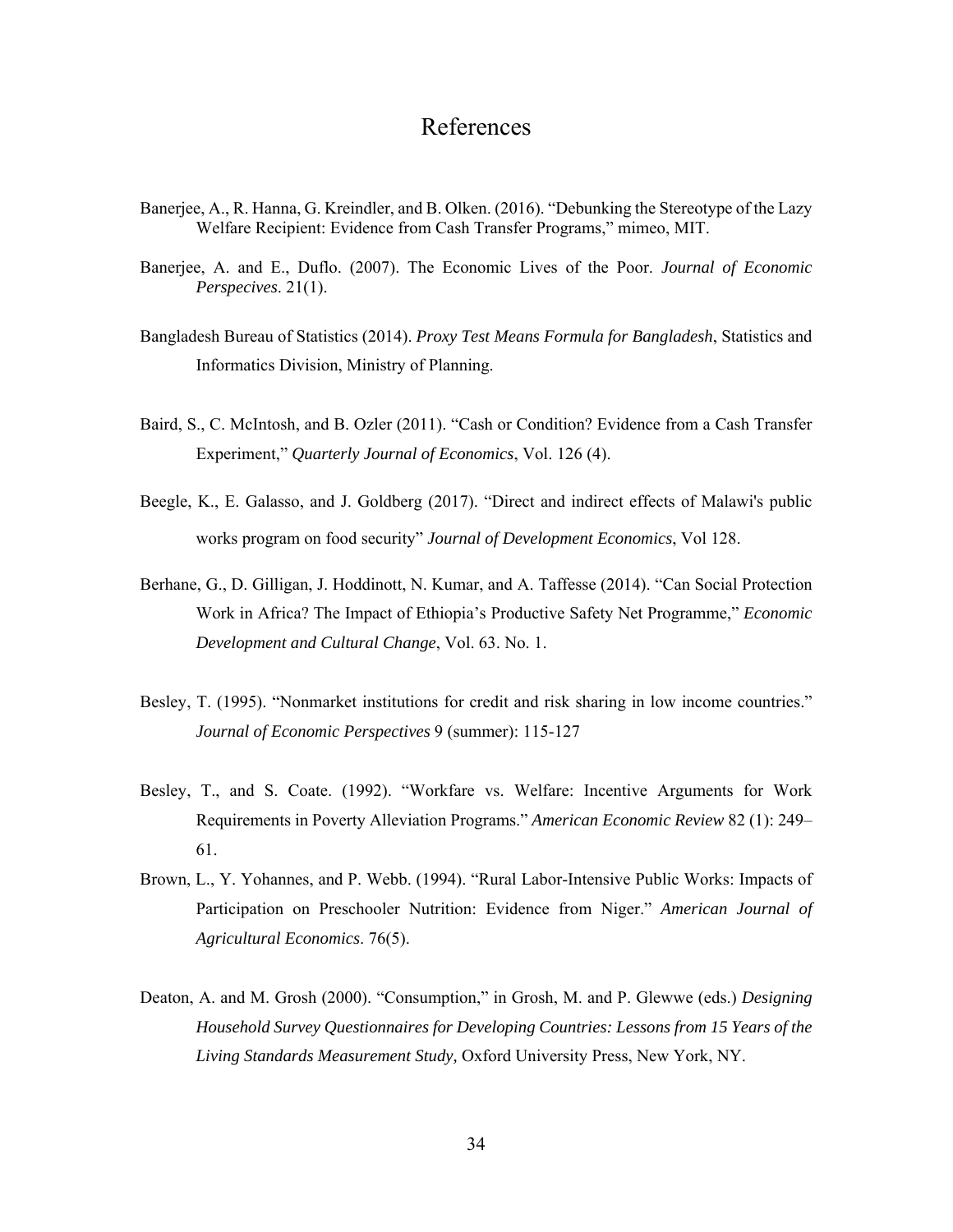- Edmonds, E. (2006). "Child Labor and Schooling Responses to Anticipated Income in South Africa," *Journal of Development Economics*, 81 (2006), 386–414.
- Fallon, P. and R. Lucas (2002). The Impact of financial Crisis on Labor Markets, Household Incomes, and Poverty: Review of Evidence. *The World Bank Research Observer*, 17(1). pp. 21-45

Food and Agriculture Organization. (2014). Country Nutrition Paper. United Nations.

- Gilligan, Daniel, John Hoddinott, and Alemayehu Seyoum Taffesse. 2009. "The Impact of Ethiopia's Productive Safety Net Programme and its Linkages." *Journal of Development Studies*, 45(10): 1684–1706.
- Haseeb, M. and K. Vyborny. (2017). "Reforming Institutions: Evidence from Cash Transfers in Pakistan" mimeo. University of Oxford.

Heckman, J. (1979). "Sample Selection Bias as a Specification Error," *Econometrica*, 47 (1).

- Murgai, R., M. Ravallion, and D. van de Walle (2015). "Is Workfare Cost-Effective against Poverty in a Poor Labor-Surplus Economy?" *World Bank Economic Review*. pp. 1-33.
- Ravallion M. (1991). "Reaching the Rural Poor through Public Employment: Arguments, Evidence, and Lessons from South Asia" *The World Bank Research Observer* Vol. 6, No. 2
- Rosenzweig, M. (1988). "Risk, implicit contracts and the family in rural areas of low-income countries." *Economic Journal*, 98 (4): 1148-1170
- Santos, I., I. Sharif, H. Rahman, and H. Zaman, (2011). "How do the Poor Cope with Shocks in Bangladesh: Evidence from Survey Data." Policy Research Working Paper. #5810. The World Bank.
- Sharif, I. (2009). "Building a Targeting System in Bangladesh based on Proxy-Means Testing," World Bank Social Protection Discussion Series No. 0914. The World Bank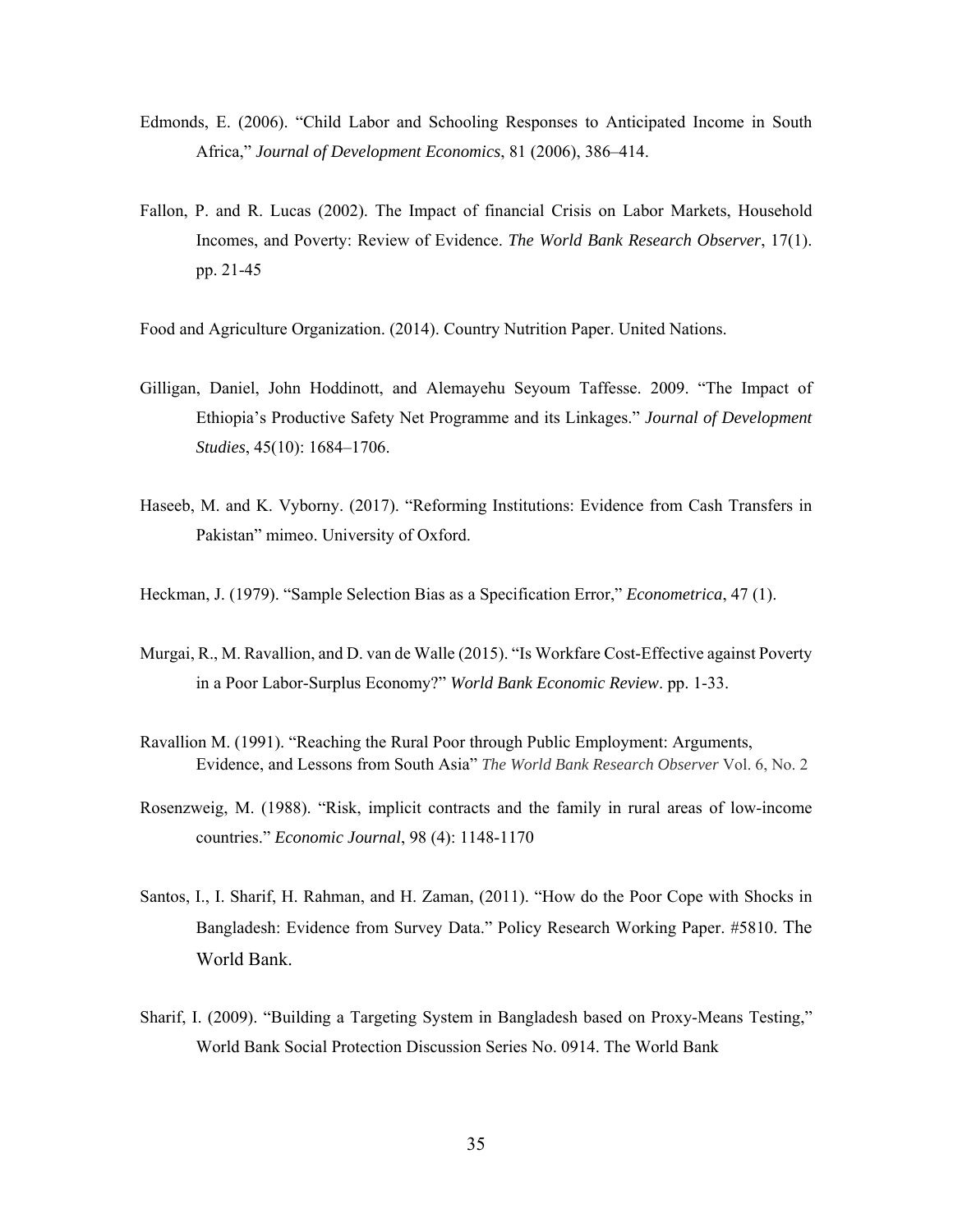- Sharif, I. and U., Ruthbah (2017). "Politics, Public Works and Poverty: Evidence from the Bangladesh Employment Generation Programme for the Poorest." Policy Research Working Paper. #8178. The World Bank.
- Subbarao, K., C. del Ninno, C. Andrews, and C. Rodriguez-Alas. (2012). *Public Works as a Safety Net: Design, Evidence, and Implementation*. Directions in Development, Human Development. The World Bank. Washington, DC.
- UN-Habitat (2006). *State of the World's Cities 2006/2007.* Nairobi: United Nations Human Settlements Programme.
- World Bank (2015). The State of Social Safety Nets 2015. The World Bank. Washington, DC.
- World Bank (2016). *Bangladesh Social Protection and Labor Review: Towards Smart Social Protection and Jobs for the Poor.* Bangladesh Development Series #33. The World Bank.
- WHO (2010). Monitoring the Building Blocks of Health Systems: A Handbook of Indicators and Their Measurements Strategies. World Health Organization. Geneva.
- Zimmerman, L. (2014). "Public Works Programs in Developing Countries Have Potential to Reduce Poverty," *IZA World of Labor*, 2014(25).